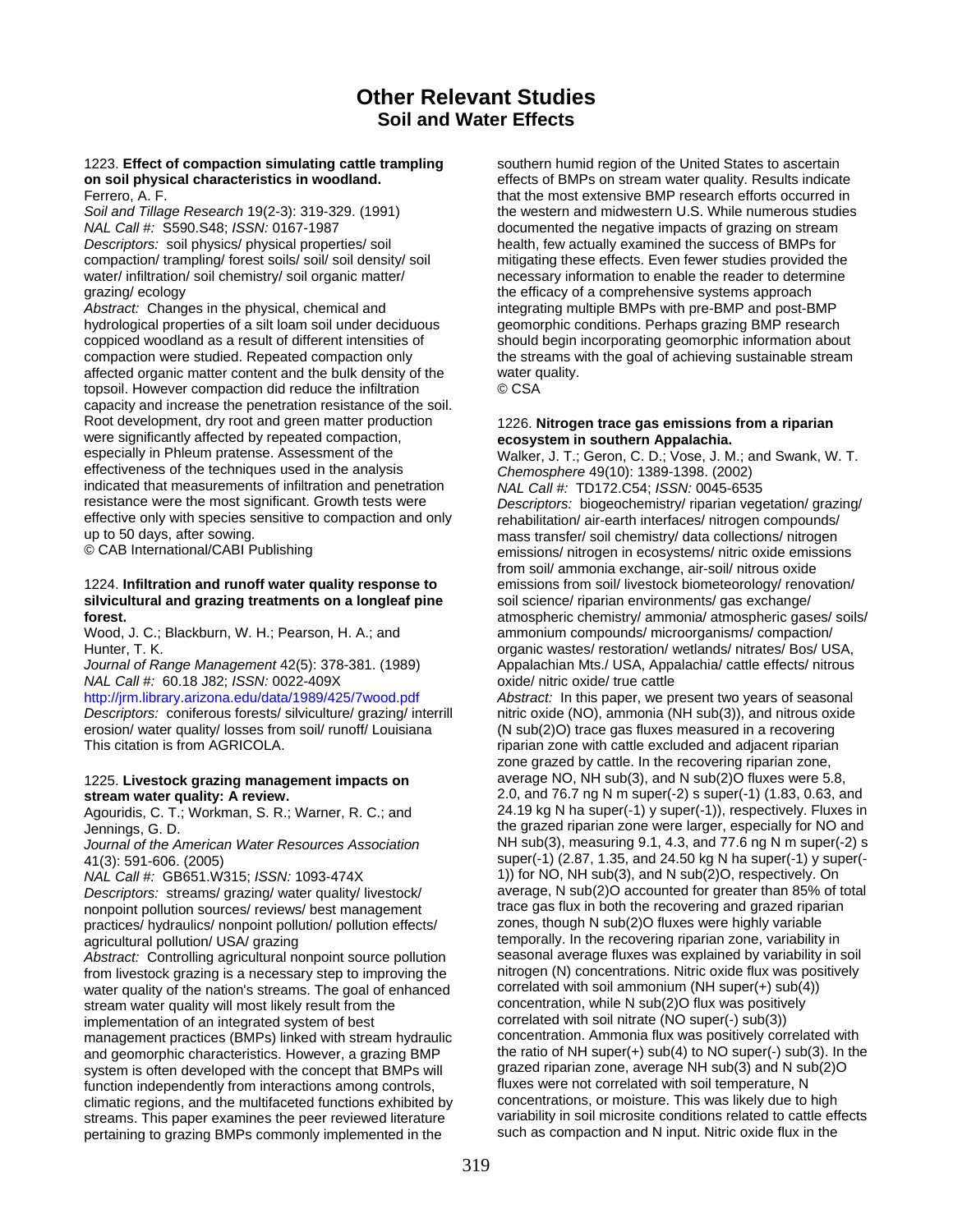grazed riparian zone was positively correlated with soil averaged rate of 30 mm/h to obtain runoff rates and temperature and NO super(-) sub(3) concentration. Sediment concentrations. There was a significant negative Restoration appeared to significantly affect NO flux, which relationship (r super(2) =  $0.58$ ; P < 0.01) between final increased approximately 600% during the first year runoff rate and plant cover. It is probable that the plants following restoration and decreased during the second year increase infiltration and decrease runoff by (i) funnelling comparing the ratio of total trace gas flux to soil N base of the plant through which water can rapidly enter the likely more efficient than the grazed riparian zone at on sediment concentration. Probable reasons for this are: atmosphere. This is likely due to the recovery of decrease the erosive stress on the soil, the nature of the microbiological communities following changes in soil plants investigated is such that they may not be 100% physical characteristics. effective in protecting the soil beneath them, and (ii) the

# ecological interest after sheep grazing in a semi-arid

*Australian Journal of Ecology* 10(4): 451-460. (1985) NAL Call #: QH540.A8; ISSN: 0307-692X *Descriptors:* Eucalyptus populnea/ population dynamics/ Abstract: Solodic soils within a semi-arid poplar box rate paddock caused the soil surface to be more<br>(Eucalvotus populnea) woodland at Wycanna, in southern susceptible to erosion. These results show that grazing by (Eucalyptus populnea) woodland at Wycanna, in southern from sheep and cattle grazing for at least 100 years. The can have a major impact on local water balances and<br>micromorphology of the surface of two soils, a gradational erosion rates respectively within the intergrove area micromorphology of the surface of two soils, a gradational erosion rates respectively within the intergrove areas. The texture profile (Gn 3.13, Paleustalf) and a duplex profile (Db implications of these results for the lo texture profile (Gn 3.13, Paleustalf) and a duplex profile (Db implications of these results for the long-term sta<br>1.23. Paleustalf) showed that compaction had occurred semi-arid mulga woodlands is briefly discussed. 1.23, Paleustalf) showed that compaction had occurred. semi-arid multiply semi-aritic multiply multiply multipl<br>Recovery of the soil surfaces following removal of animal  $\circ$  CSA Recovery of the soil surfaces following removal of animal grazing was measured in terms of porosity, presence of illuvial layrs, surface soil strength, some chemical 1229. **Run-off and soil movement on mid-slopes in**  properties and water infiltration rates. The grazing impact **north-east Queensland [Australia] grazed woodlands.**  was greatest on the Gn 3.13 soil and visual signs of the Scanlan, J. C.; Pressland, A. J.; and Myles, D. J. grazing impact were still evident 16 years following sheep *Rangeland Journal* 18(1): 33-46. (1996) removal. Reduced soil organic matter and increased *NAL Call #:* SF85.4.A8A97; *ISSN:* 1036-9872 surface soil hardness as a result of grazing, rather than *Descriptors:* woodlands/ soil movement/ rain/ erosion/ surface crusting or changes in water infilatration rates are sediment yield/ vegetation/ ground cover/ pastures/ soil suggested as the mechanisms controlling the observed water balance/ runoff/ grasslands/ woodland grasslands/ increases in woody plant populations in these semi-arid soil woodlands. *Abstract:* Runoff, bed load and sediment concentration

*Australian Journal of Soil Research* 32(5): 953-973. (1994). *NAL Call #: 56.8 Au7; <i>ISSN:* 0004-9573<br>*Descriptors: soil-water-plant relationshins/ soil erosion/* rainfall intensity; decreased linearly with cover; decreased *Descriptors:* soil-water-plant relationships/ soil erosion/ rainfall intensity; decreased linearly with cover; decreased semiarid climates/ forest watersheds/ vegetation effects/ slightly as soil moisture status declined; and reached<br>
rainfall simulators/ erosion rates/ sediment erosion/ runoff/ maximum at intermediate rainfall events. Inter rainfall simulators/ erosion rates/ sediment erosion/ runoff/ maximum at intermediate rainfall events. Interactions<br>
rainfall/ plant populations/ stormwater runoff/ vegetation between these factors were observed. Runoff wa rainfall/ plant populations/ stormwater runoff/ vegetation between these factors were observed. Runoff was up t<br>cover/ environment management/ Australia/ stormwater 30% of rainfall in moderate rainfall events (30-40 mm) runoff/ vegetation cover/ environment management/ soil-<br>water-plant relationshins/ semiarid climates/ forest (115) exceeded 70 mm/h. When soil moisture status was water-plant relationships/ semiarid climates/ forest (15) exceeded 70 mm/h. When soil moisture status was<br>watersheds/ vegetation effects/ rainfall simulators/ erosion high, mean run-off exceeded 30% for 40-80 mm rainfall watersheds/ vegetation effects/ rainfall simulators/ erosion rates/ sediment erosion events. For all rainfall event sizes, run-off exceeded 20%

erosion of a massive red earth were investigated for a on runoff when rainfall intensity was low (I15 <20 mm/h), rangeland in eastern Australia. The measurements were were >75 mm or <10 mm. Bed load plus suspended<br>carried out in small experimental paddocks with different sediment loads ranged from negligible to 1 t/ha per year, rainfall simulator was used to apply rainfall at a time

to levels encountered at the onset of restoration. By water down their stems and (ii) providing macropores at the concentration, we show that the restored riparian zone is soil. However, there was no significant effect of plant cover diverting upper-soil N from the receiving stream to the (i) even though plant cover will absorb raindrop energy and © CSA distribution of contact cover provided by the base of the plants is highly patchy and thus relatively inefficient at 1227. **Recovery of some surface soil properties of** reducing sediment concentration. At zero cover final runoff **woodland.** similar, i.e. 23.4 and 22.3 mm/h respectively. However, at Braunack, M. V. and Walker, J.  $\frac{1}{10(4)}$  and Walker, J.  $\frac{1}{251-460}$  (1985)  $\frac{1}{10(485)}$  stocking rate paddock was significantly (P < 0.01) greater than that from the low stocking rate paddock. Greater hoof activity and lower organic matter (and hence lower organic matter compaction/ Australia structural stability) of the 0-20 mm layer in the high stocking<br>Abstract: Solodic soils within a semi-arid poplar box rate paddock caused the soil surface to be more Queensland [Australia] have been subjected to impacts removing perennial grasses and pulverizing the surface soil<br>from sheep and cattle grazing for at least 100 years. The can have a major impact on local water balances an

© The Thomson Corporation data were collected over a five-year period from unbounded catchments in grazed and exclosed pastures in woodlands. 1228. **Role of plant cover and stock trampling on runoff** Cover varied from <5% during drought conditions to almost and soil erosion from semi-arid wooded rangelands. 100% in exclosed areas after above-average rainfall. Hi **and soil erosion from semi-arid wooded rangelands.** <sup>100%</sup> in exclosed areas after above-average rainfall.<br>Greene, R. S. B.: Kinnell, P. L. A.: and Wood, J. T. **bed load soil loss, sediment concentration** and runoff Greene, R. S. B.; Kinnell, P. I. A.; and Wood, J. T. bed load soil loss, sediment concentration and runoff<br>Australian Journal of Soil Research 32(5): 953-973. (1994) percentages were associated with low cover (<30%). cover/ environment management/ Australia/ stormwater 30% of rainfall in moderate rainfall events (30-40 mm)<br>Funoff/ vegetation cover/ environment management/ soil-<br>where maximum rainfall intensity over any 15 minute period *Abstract:* Relationships between plant cover, runoff and where I15 exceeded 60 mm/h. Cover had very little effect runoff zone of an intergrove area in a semi-arid wooded soil water deficit was low (<10 mm) or when rainfall events<br>rangeland in eastern Australia. The measurements were <br>were >75 mm or <10 mm. Bed load plus suspended carried out in small experimental paddocks with different sediment loads ranged from negligible to 1 t/ha per year,<br>stocking rates of sheen and kangaroos. A trailer-mounted depending principally on cover. Soil movement fro stocking rates of sheep and kangaroos. A trailer-mounted depending principally on cover. Soil movement from areas<br>Trainfall simulator was used to apply rainfall at a time with >40-50% cover was very low. Pastures dominated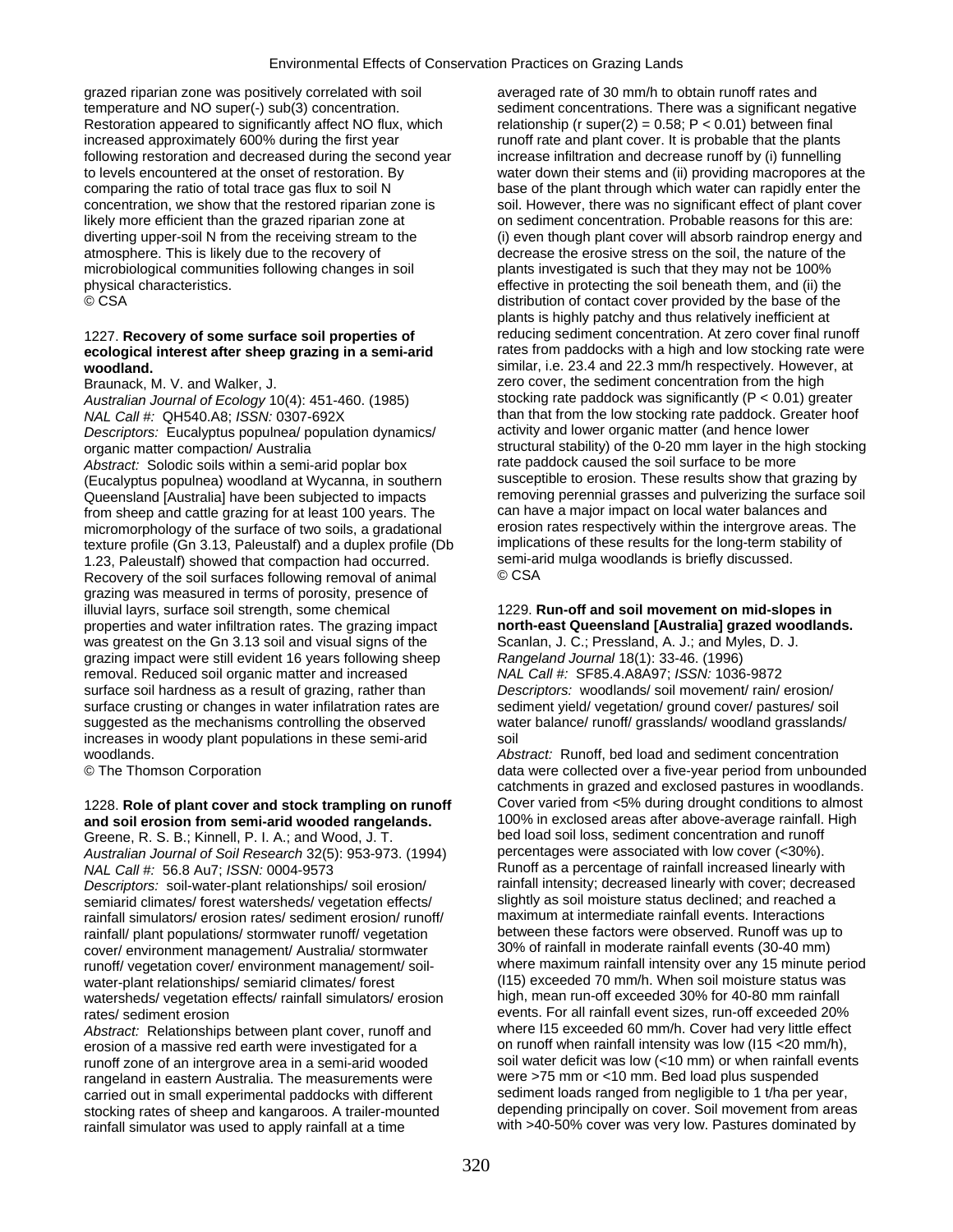Bothriochloa pertusa (a stoloniferous, naturalised grass) intensive rotation grazing systems. As stocking rates pastures dominated by Heteropogon contortus (a native rates decline dramatically. tussocky perennial grass) when compared at the same © CAB International/CABI Publishing level of cover. Differences between grazed and exclosed areas could be attributed solely to differences in cover.<br>
© CAB International/CABI Publishing **cuthing cuthiocks in southern British Columbia**.

## 1230. Soil hydrologic response to intensive rotation Bomke, A. A. **grazing: A state of knowledge.** *Journal of Soil and Water Conservation* 56(3):

In: Infiltration development and application/ Fok, Yu-Si. *NAL Call #:* 56.8 J822; *ISSN:* 0022-4561

stocking rate/ animal husbandry extending the state of grazing on cutblocks planted to lodgepole pine (Pinus

Abstract: An extensive review of the available scientific contorta Dougl. ex Loud. var. latifolia Engelm.). Soil literature provides no support for a hypothesis suggesting conditions on the ungrazed exclosures (representing that infiltration rates improve with the implementation of disturbance by harvest only) and pastures grazed over 10 intensive systems of rotational grazing. Intensive rotational years to achieve 50% forage utilization (representing<br>grazing systems are generally characterized by significantly disturbance by harvest and grazing) were comp grazing systems are generally characterized by significantly lower infiltration rates than are ungrazed exclosures, nearby forest without harvest and cattle grazing. Soil indicating a negative hydrologic impact. The detrimental chemical properties showed no detrimental impacts from<br>
impact of intensive rotation grazing is very similar to that harvesting and/or livestock grazing. Inject, gre incurred under comparably stocked continuous grazing Ca, C, and N values on disturbance treatments should regimes. The decline in infiltration rates is most apparent in improve these soils as rooting media. Soil physical recently grazed pastures versus rested pastures, and is properties, although less favorable for tree growth on the related to reductions in protective organic cover and two disturbance treatments than the mature forest, showed modifications of surface soil properties which accompany that a majority of the soil profile was not compacted above intense periodic livestock activity. Stocking rate may be the root-restricting threshold conditions. Results obtained from most important variable governing the hydrologic impact of this study support the integrated use of forested rangelands

had lower runoff and lower rates of soil movement than increase beyond recommended moderate levels, infiltration

## © CAB International/CABI Publishing **cutblocks in southern British Columbia.**

Krzic, M.; Broersma, K.; Newman, R. F.; Ballard, T. M.; and Warren, S. 192-197. (2001) Manoa, Hawaii: Water Resources Research Center, 1987; *Descriptors:* cattle grazing/ forest soil/ lodgepole pine/ soil compaction/ soil quality *NAL Call #:* QD543.I5 1987 *Abstract:* This study evaluated soil chemical and physical *Descriptors:* soil water movement/ infiltration/ grazing/ properties as affected by timber harvesting and cattle harvesting and/or livestock grazing. Inject, greater CEC, in southern British Columbia.

© 2006 Elsevier B.V. All rights reserved.

## **Fish and Wildlife Effects**

### 1232. **Avian and amphibian use of fenced and unfenced** 1233. **Breeding bird response to cattle grazing of a stock ponds in northeastern Oregon forests. cottonwood bottomland.**

Bull, E. L.; Deal, J. W.; and Hohmann, J. E. USDA Forest Sedgwick, J. A. and Knopf, F. L. Service Rocky Mountain Research Station; PNW-RP-539, *Journal of Wildlife Management* 51(1): 230-237. (1987) 2001. 9 p. *NAL Call #:* 410 J827; *ISSN:* 0022-541X

*Descriptors:* amphibians/ birds/ livestock grazing/ erythrophuthalmus/ Populus sargentii/ foraging

Abstract: The abundance of birds and amphibian larvae impact of grazing on breeding densities of selected was compared between fenced and unfenced stock ponds migratory birds in a plains cottonwood (Populus sargentii) in 1993 to determine if fencing improved the habitat for bottomland in northeastern Colorado. Five 16-ha plots these species in northeastern Oregon. Stock ponds that served as controls and 5 were fenced and fall-grazed were fenced had significantly higher densities of bird October-November 1982-84 following a season of prespecies, guilds, and taxonomic groups than stock ponds treatment study in the spring of 1982. We focused our that were unfenced. No differences in the relative analysis on bird species directly dependent on the grassor long-toed salamanders (Ambystoma macrodactylum) The guild included house wren (Troglodytes aedon), brown were found between fenced and unfenced ponds. Fencing thrasher (Toxostoma rufun), American robin (Turdus at least a portion of stock ponds in forested areas provides migratorius), common yellowthroat (Geothlypis trichas), habitat for a greater diversity and abundance of birds. yellow-breasted chat (Icteria virens), and rufous-sided © 2006 Elsevier B.V. All rights reserved. towhee (Pipilo erythropthalmus). Moderate, late-fall grazing

*NAL Call #:* A99.9 F7625Uni no. 539 *Descriptors:* Troglodytes aedon/ Toxostoma rufum/ Turdus <http://www.treesearch.fs.fed.us/pubs/2964>migratorius/ Geothlypis trichas/ Icteria virens/ Pipilo northeastern Oregon/ stock ponds *Abstract:* We studied avian habitat relationships and the abundance of larvae of Pacific treefrogs (Pseudacris regilla) herb-shrub layer of vegetation for foraging, nesting, or both. had no detectable impact on calculated densities of any of the 6 species, implying that proper seasonal grazing of a cottonwood floodplain is, at least initially (3 years), compatible with migratory bird use of a site for breeding.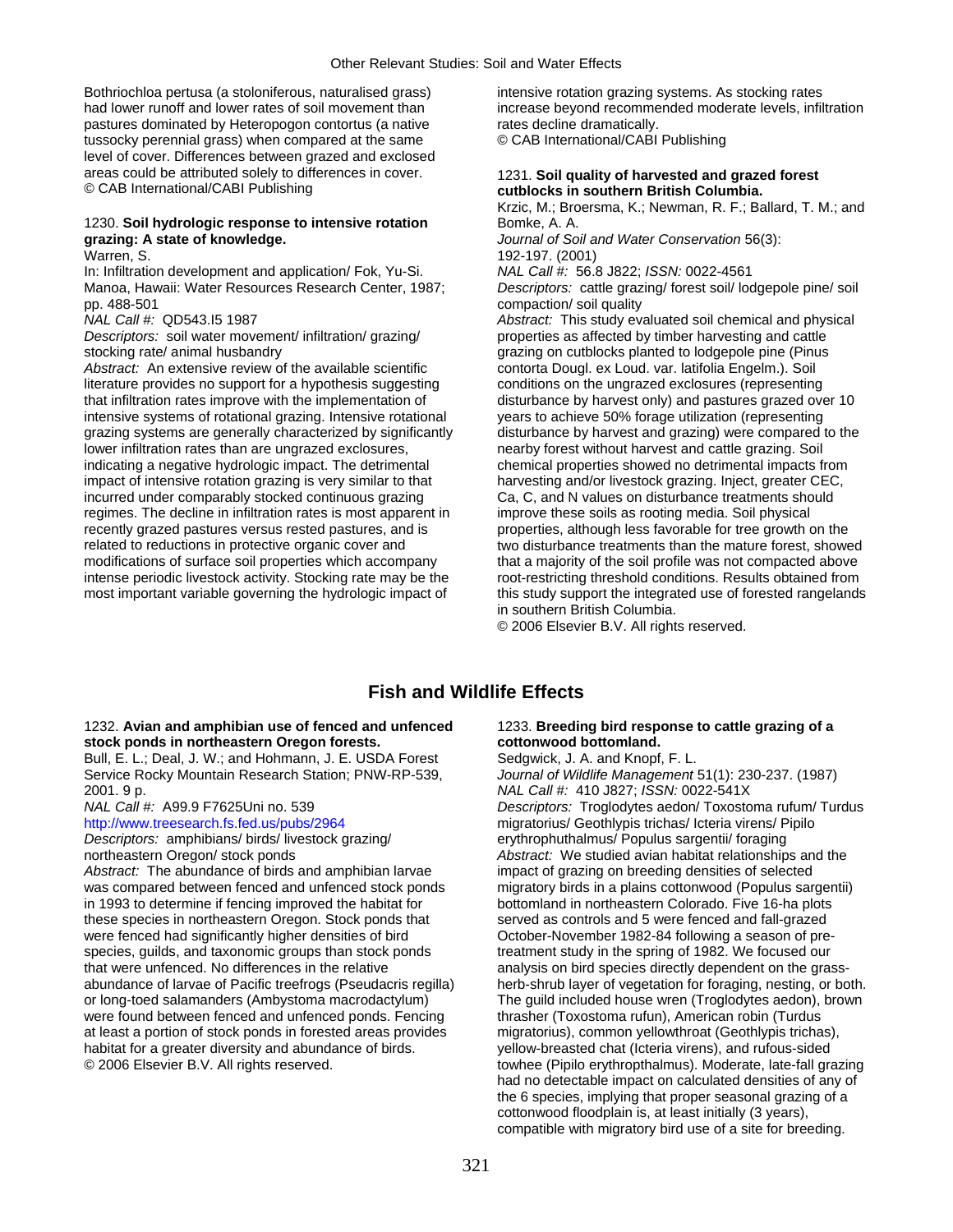Habitat associations suggested that common yellowthroats increase was reflected mainly by differences in feeding likely to respond negatively to higher levels of grazing. We link between cowbird behavior and the distribution of suggest that these latter 2 species are appropriate livestock suggests that in regions where livestock gra ecological indicators of the quality of ground-shrub the dominant land use, manipulations of livestock grazing vegetation as breeding bird habitats in lowland floodplains patterns may provide an effective tool to manage cowbird of the Great Plains. **parasitism.** 

© The Thomson Corporation © The Thomson Corporation

## in relation to livestock grazing. **needs a success in a ground-nesting sparrow. nesting sparrow.**

Goguen, Christopher B. and Mathews, Nancy E. Walsberg, Glenn E. *Ecological Applications* 11(5): 1533-1544. (2001) *Condor* 107(3): 714-716. (2005) *NAL Call #:* QH540.E23; *ISSN:* 1051-0761 *NAL Call #:* QL671.C6; *ISSN:* 0010-5422 *Descriptors:* animals and man/ disturbance by man/ *Descriptors:* dark-eyed junco/ Pinus ponderosa/ ponderosa commercial activities/ conservation/ nutrition/ feeding pine/ Arizona/ cattle grazing/ Coconino County, Kaibab behaviour/ reproduction/ reproductive behaviour/ National Forest/ commercial enterprises/ disturbances/ associations/ parasites diseases and disorders/ land and farming and agriculture/ forest/ grazing/ habitat destruction/ freshwater zones/ Nearctic Region/ North America/ USA/ land zones/ nearctic region/ nesting success/ North Passeriformes: farming and agriculture/ conservation America/ predation/ productivity/ reproduction/ savanna/ measures/ nest parasitism/ Molothrus ater (Aves)/ brood terrestrial ecology/ USA/ vegetation cover/ wildlife/ human parasite livestock grazing associations/ conservation relationships/ junco/ Junco hyemalis/ nest success/ cattle implications/ New Mexico/ Colfax County/ livestock grazing *Abstract:* Grazing of domestic livestock on public lands in control related to brood parasite associations/ the western United States is a major source of habitat Passeriformes/ Aves/ birds/ chordates/ vertebrates destruction. I quantified nest success of ground-nesting *Abstract:* The Brown-headed Cowbird (Molothrus ater) is a Dark-eyed Juncos (Junco hyemalis) breeding in ponderosa widespread brood parasite which often engages in a pine forests and pine savanna in the Kaibab National commensalistic feeding relationship with domestic Forest of northern Arizona. Comparison. of results for areas livestock. We studied the behavior of female cowbirds grazed by cattle to results for immediately adjacent areas breeding in pinyon-juniper woodlands in New Mexico, USA, protected from grazing revealed that cattle grazing was on two adjacent sites, one an active cattle ranch, and the associated with a dramatic (75%) reduction in nest other a site that was not grazed by domestic livestock success. Cattle grazing reduced vegetation cover over throughout the songbird breeding season. In 1994, we nests by an average of 41%, exposing the nest to more conducted morning and afternoon surveys of cowbird extreme climatic conditions as well as possibly making abundance in pinyon-juniper and prairie habitats; from 1995 them more conspicuous to predators. to 1997 we used radio telemetry to monitor daily and © NISC seasonal movement and behavioral patterns of female cowbirds. Our objectives were to measure how closely 1236. **Changing fire regimes and the avifauna of**  cowbird feeding behavior was linked to livestock grazing, **California oak woodlands.**  and how the presence or absence of active livestock Purcell, Kathryn L. and Stephens, Scorr L. grazing within a female's breeding range influenced diurnal *Studies in Avian Biology*(30): 33-45. (2005) patterns of behavior. During morning surveys, we detected *NAL Call #:* QL671.S8; *ISSN:* 0197-9922 cowbirds primarily in pinyon-juniper habitat, but in similar *Descriptors:* violet-green swallow/ western bluebird/ numbers in the ungrazed and actively grazed woodlands. In western kingbird/ anthropogenic/ avian diversity/ fire/ fire<br>the afternoon, we detected cowbirds feeding almost frequency/ fire intensity/ fire suppression/ livesto exclusively in actively grazed prairies but found that they oak woodlands<br>deserted those sites when cattle were removed in early *Abstract:* Nature deserted those sites when cattle were removed in early *Abstract:* Natural and anthropogenic fire once played an<br>July, Radio telemetry confirmed that individual females important role in oak woodlands of California. Althou July. Radio telemetry confirmed that individual females important role in oak woodlands of California. Although<br>Were commuting daily between these habitats. Females (n inclusion-innited fires were infrequent the California were commuting daily between these habitats. Females (n lightning-ignited fires were infrequent, the California Indians = 30) were generally located in pinyon-juniper habitats from used fire to modify oak woodland vegetat = 30) were generally located in pinyon-juniper habitats from used fire to modify oak woodland vegetation for at least 0500 to [approximately]1200, presumably breeding. 3,000 yr. These high-frequency, low-intensity fires likely<br>Females that bred within actively grazed pinyon-juniper<br>resulted in little mortality of mature oaks, low but cont Females that bred within actively grazed pinyon-juniper resulted in little mortality of mature oaks, low but continuous<br>habitat often fed on the ground with livestock on their result the recruitment, an open understory, an habitat often fed on the ground with livestock on their example tree recruitment, an open understory, and a fine-grained<br>morning ranges, while those breeding in ungrazed habitat mosaic of vegetation patches. Following sett morning ranges, while those breeding in ungrazed habitat mosaic of vegetation patches. Following settlement by<br>did not. In total, 98% of cowbird feeding observations Furopeans in the mid-1800s ranchers burned to reduc did not. In total, 98% of cowbird feeding observations Europeans in the mid-1800s, ranchers burned to reduce<br>Cocurred with livestock. Although most females commuted shrub cover and to increase grassland area and forage occurred with livestock. Although most females commuted shrub cover and to increase grassland area and forage<br>
<3 km between breeding and feeding ranges, some struction: surface fires were common with average fire individuals with breeding ranges located toward the center return intervals of 8-15 yr. Fire suppression, begun in the of the ungrazed property averaged 7.7 km. When cattle 1940s to 1950s, led to increases in surface and crown were rotated out of the main feeding pasture in early July, fuels, invasion of woody vegetation in the understory, and<br>
females immediately extended their commutes by increased tree density. In the absence of demonstrated [approximately]1.2 km to access remaining actively grazed effects on oak woodland birds, we used changes in pastures. Overall home range sizes were large (160-4344 vegetation structure expected to result from fire and fire<br>ha) and tended to increase with distance between the suppression to predict the response of oak woodland bi ha) and tended to increase with distance between the suppression to predict the response of oak woodland birds<br>This suppression has all on persional and active livestock grazing. This the fire and fire suppression based on

and yellow-breasted chats were most unique and most range sizes rather than breeding range sizes. The observed livestock suggests that in regions where livestock grazing is

# 1234. **Brown-headed cowbird behavior and movements** 1235. **Cattle grazing in a national forest greatly reduces**

frequency/ fire intensity/ fire suppression/ livestock grazing/

production: surface fires were common with average fireincreased tree density. In the absence of demonstrated fire to fire and fire suppression based on nesting habitat of 17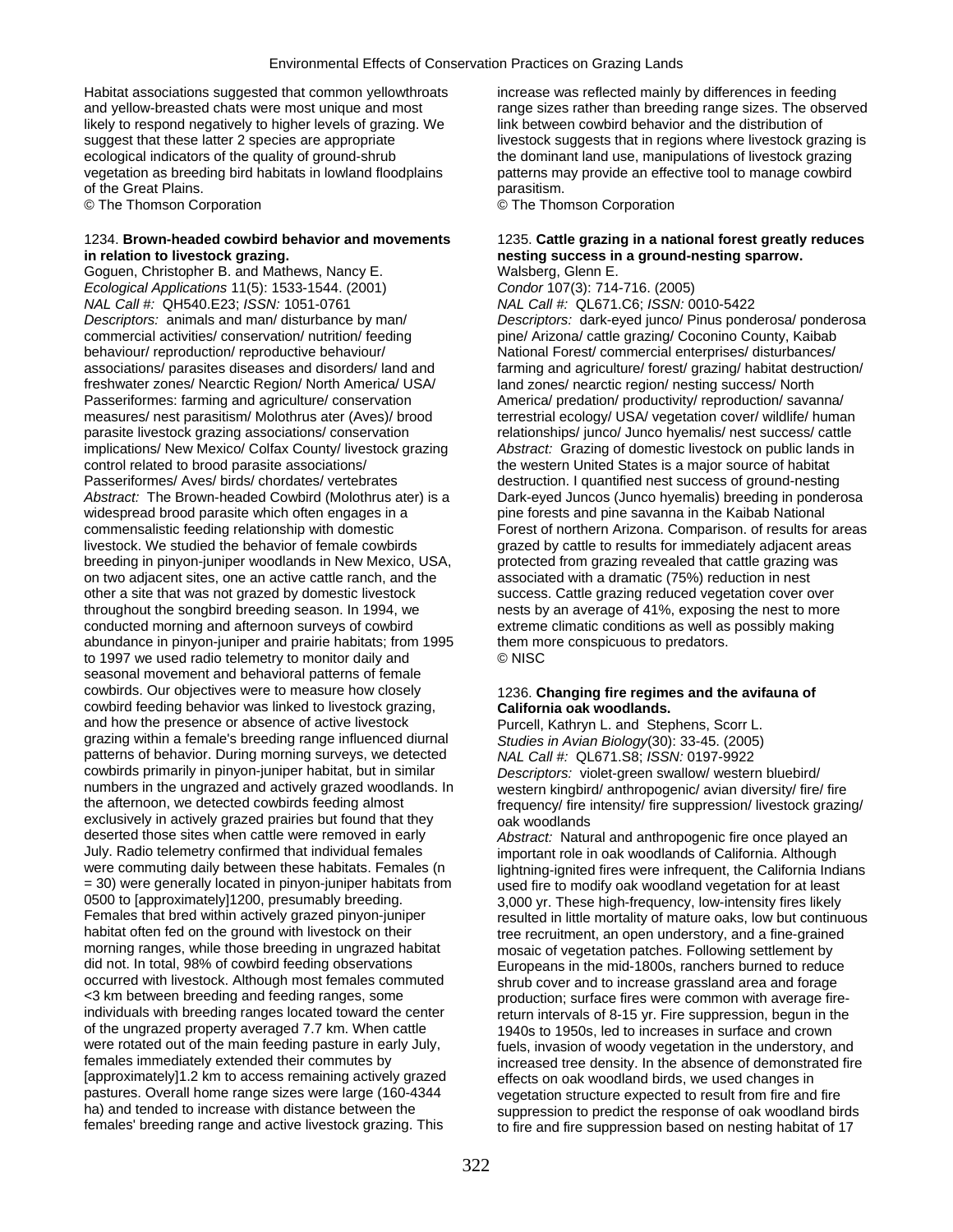common oak woodland species breeding at the San 1238. **Effect of domestic cattle on the condition of**  Joaquin Experimental Range, Madera County, California. **female white-tailed deer in southern pine-bluestem**  Our results suggest that populations of Western Kingbirds **forests, USA.**  (Tyrannus verticalis), Western Bluebirds (Sialia mexicana), Jenks, Jonathan A.; Leslie, David M.; and Leslie, D. M. and Violet-green Swallows (Thchycineta thalassina), would *Acta Theriologica* 48(1): 131-144. (2003) increase in abundance following fire, because they *NAL Call #:* 410 AC88; *ISSN:* 0001-7051 consistently nested in habitat similar to that expected to *Descriptors:* Arkansas/ carcass weight/ cattle stocking/ predicted to respond negatively to changes resulting from and agriculture/ fat/ femur/ food competition/ food supply/ fire differed among the variables examined. If fire produces forest management/ forests/ globulin/ glucose/ habitat use/ a mosaic of habitat patches rather than a homogeneous Howard & Pike Counties/ interspecies relationships/ landscape, we expect that the differing habitat needs of interspecies relationships or intraspecies relationships/ most species will be provided for. As with fire, the most kidneys/ land zones/ McCurtain County/ Nearctic Region/ obvious change resulting from excluding livestock was an North America/ nutrition/ nutritional condition/ Oklahoma/ increase in shrub cover. The question naturally arises to physical condition/ physiological indices/ physiology/ what extent livestock grazing creates habitat similar to that productivity/ reproduction/ soils/ southern pine bluestem created by historical fire, but this question remains forests/ stocking intensity/ USA/ vegetation/ wildlife<br>
unstudied. More fire-history research is needed to management/ wildlife/ human relationships/ white-ta understand past fire regimes of oak woodlands and the deer/ cattle/ agriculture/ condition/ weight/ competition/ effects of fire, including prescribed fire, on the vegetation food/ pregnancy/ blood/ white-tailed deer and the bird community. The effects of grazing and the *Abstract:* [unedited] Effect of domestic cattle stocking on extent to which grazing mimics fire clearly require more the nutritional condition of white-tailed deer Odocoileus study. We encourage others to test our hypotheses virginianus (Zimmermann, 1780) was assessed using regarding responses of birds to variables expected to be physiological indices of collected specimens. Three study altered by fire: shrub cover, tree density, and numbers of areas were delineated in McCurtain County, Oklahoma snags, saplings, and logs. Finally, we need to test our (heavy cattle stocking), and Howard (moderate to light working hypothesis that a mosaic of habitat patches will cattle stocking) and Pike (no cattle stocking) counties, provide the habitat conditions needed to sustain the high Arkansas that were similar with respect to soils and avian diversity characteristic of oak woodlands. (Author) vegetation but differed with respect to cattle stocking rate.

# different degrees of disturbance in deciduous forest of

Garcia Estrada, Carlos; Romero Almaraz, Ma De Lourdes;

community composition/ conservation biology/ deciduous disturbance/ firewood extraction/ intersite differences/ reduced<br>
lumber harvesting/ microbabitat preference/ population CONISC lumber harvesting/ microhabitat preference/ population density/ soils/ species diversity/ species evenness/

*Abstract:* This study is the first work that compares rodent **grazing on animal communities in remnants of gimlet**  communities in a deciduous forest in Mexico. It documents **Eucalyptus salubris woodland in the Western**  differences between sites experiencing different degrees of **Australian wheatbelt: Lizards.**  disturbance caused by firewood and lumber extraction, and Smith, G. T.; Arnold, G. W.; Sarre, S.; Abensperg Traun, cattle grazing; a relatively undisturbed site (Site 1) and M.; and Steven, D. E. another more disturbed site (Site 2) in southeastern *Journal of Applied Ecology* 33(6): 1302-1310. (1996) Morelos State. In each site we captured six species of *NAL Call #:* 410 J828; *ISSN:* 0021-8901 rodents. Though habitat disturbance did not modify diversity *Descriptors:* biogeography/ forests/ woodlands/ or evenness of rodent species, the total number of fragmentation/ habitats/ animal ecology/ forest litter/ individuals captured in Site 1 (n=319) was greater than in understorey/ shrubs/ stand density/ species diversity/ forest Site 2 (n=90). Effects of habitat fragmentation were fragmentation/ grazing/ wildlife/ effects/ nature expressed in significant differences in population density, conservation/ animal communities age structure and microhabitat preference between two *Abstract:* The study examined relationships between sites for Baiomys musculus, Peromyscus levipes and P. **Abstract:** The study examined relationships between melanophrys. The disturbance of deciduous forest appears lizard groups and individual lizard species in remnants of to be the principal factor explaining differences in gimlet Eucalyptus salubris woodland in Western Australia.<br>
demographic parameters of rodent species between the The lizard species found in various gimlet woodland demographic parameters of rodent species between the two study sites, as these two sites have the same climate, remnants are sub-sets of those found prior to similar soils, and topography which differ only slightly. Fragmentation. Regression analysis showed that woody © The Thomson Corporation litter, percentage shrub cover and number of trees were the

result from frequent, low-intensity fire. The species commercial enterprises/ disturbances/ ecosystems/ farming management/ wildlife/ human relationships/ white-tailed © NISC Female white-tailed deer were collected from study areas in February and August 1987-1988 to assess nutritional 1237. **Comparison of rodent communities in sites with** condition. Deer collected from study areas exposed to disturbance in deciduous forest of cattle grazing in February had lower carcass weights, fat **southeastern Morelos, Mexico. attributes (femur marrow and kidney fat), and reproductive**<br>Garcia Estrada, Carlos: Romero Almaraz, Ma De Lourdes: rates (fetuses/doe) than deer that were not exposed to and Sanchez Hernandez, Cornelio cattle grazing. In August, deer collected from the moderate *Acta Zoologica Mexicana Nueva Serie*(85): 153-168. cattle area had heavier eviscerated carcass weights, serum (2002); *ISSN:* 0065-1737 glucose, albumin, and albumin/globulin ratios than deer Descriptors: age structure/ cattle grazing/ climates/ collected from the heavy cattle area. Results suggest that if<br>community composition/ conservation biology/ deciduous cattle are removed from managed forests in winter, forests: habitat/ demographic parameters/ environmental nutritional condition of deer would be improved because of disturbance/ firewood extraction/ intersite differences/ reduced competition for food.

# topography 1239. **The effect of habitat fragmentation and livestock**

habitat and biogeographic variables and the presence of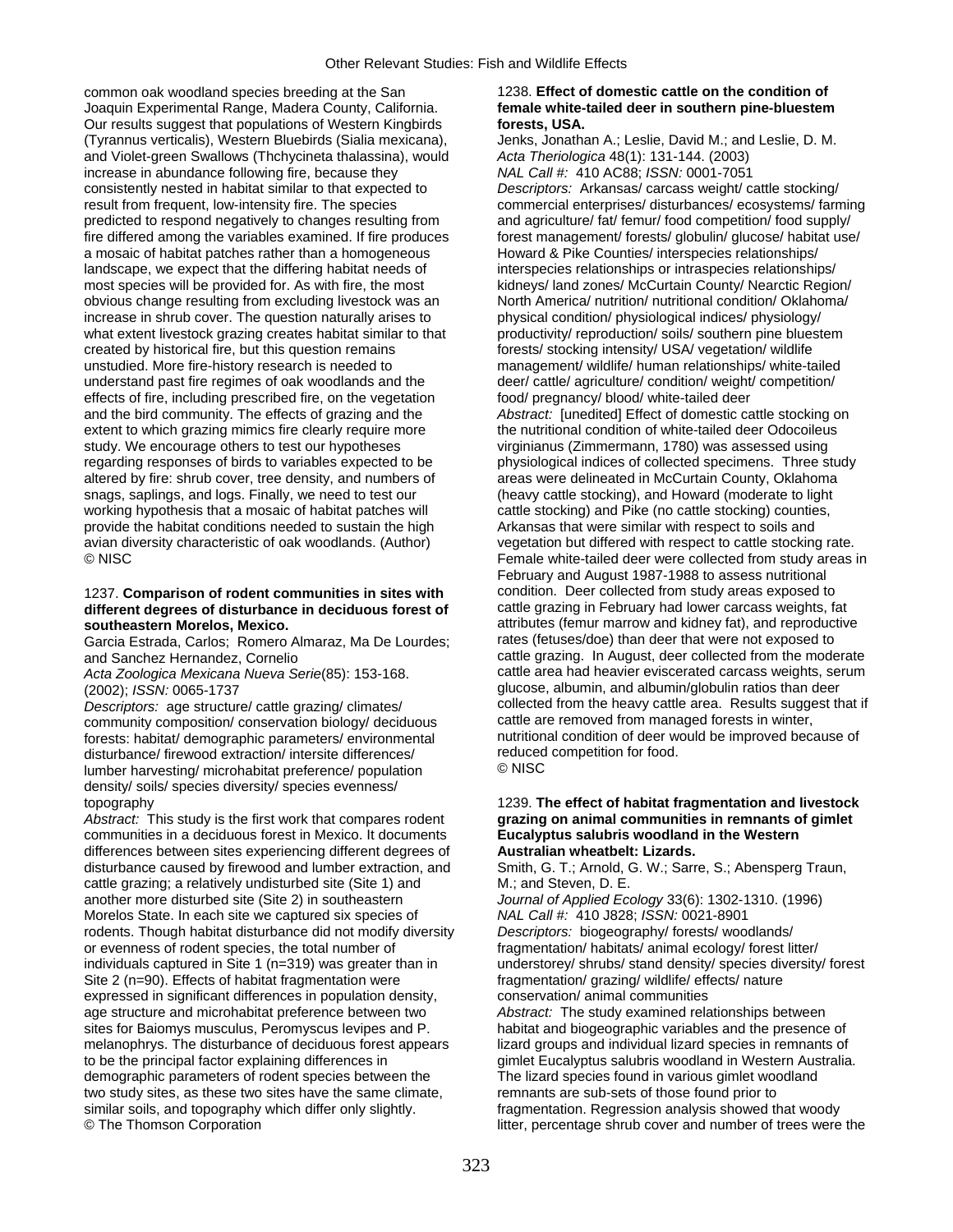lizard taxa. Area, connectivity and distance to the nearest Colfax County native vegetation were the only biogeographical variables *Abstract:* Objectives were to compare the following to influence species richness of geckos, other lizard features of ungrazed and grazed pinyon-juniper woo species and total lizards. Three individual species showed habitat and vegetation characteristics; songbird diversity no significant relationships with any variables, whereas and abundance; and songbird nesting success and causethree species had significant relationships with variables specific nest mortality levels. Study was conducted on the related to cover/shelter only. Disturbance from sheep NRA Whittington Center and the adjacent Van Sweden richness of the different lizard taxa, but may have section titles: (1) The Influence of Domestic Livestock influenced the persistence of individual species in some Grazing on Breeding Nongame Birds in Pinyon-Juniper remnants. The implications of these findings for Woodlands in Northwestern New Mexico; (2) Brownmanagement of remnant vegetation are discussed.<br>
© CAB International/CABI Publishing buttorial and Cowbird Pinyon-Juniper Woodlands in Northeastern New Mex

### 1240. **Effects of cattle grazing and haying on wildlife Schatcatcher in Association and Association Constanti**<br>**Conservation at National Wildlife Refuges in the USA** Parasitism **conservation at National Wildlife Refuges in the USA.** Parasitism Parasitism Parasitism Conservation at the USA Conservation Parasitism Conservation Parasitism Parasitism Conservation Parasitism Conservation Parasitism Co Strassman, B. I.

*Environmental Management* 11(1): 35-44. (1987) *NAL Call #:* HC79.E5E5; *ISSN:* 0364-152X 1242. **The effects of habitat fragmentation and**  *Descriptors:* grass/ bird/ Fish and Wildlife Service/ **livestock-grazing on animal communities in remnants**  regulatory agencies/ government agency/ environmental **of gimlet Eucalyptus salubris woodland in the Western**  protection/ economics/ cost/ prescribed burning/ **Australian wheatbelt. I. Arthropods.**  environmental law/ cattle industry/ feed industry Abensperg Traun, M.; Smith, G. T.; Arnold, G. W.; and Abstract: The National Wildlife Refuge System is perhaps Steven, D. E. the most important system of federal lands for protecting *Journal of Applied Ecology* 33(6): 1281-1301. (1996) wildlife in the USA. Only at refuges has wildlife *NAL Call #:* 410 J828; *ISSN:* 0021-8901 conservation been legislated to have higher priority than *Descriptors:* biogeography/ forests/ woodlands/ either recreational or commercial activities. Presently, fragmentation/ isolation/ effects/ habitats/ arthropod private ranchers and farmers graze cattle on 981,954 ha communities/ forest litter/ understorey/ shrubs/ species and harvest hay on 12,021 ha at 123 National Wildlife diversity/ forest fragmentation/ grazing/ wildlife/ nature Refuges. USA Fish and Wildlife Service policy is to permit conservation/ ecology/ forest trees/ biology/ these uses primarily when needed to benefit refuge wildlife. agricultural entomology To evaluate the success of this policy, I surveyed grassland *Abstract:* The effects of habitat fragmentation and livestock management practices at the 123 refuges. The survey activity on arthropod communities were examined within 26 results indicate that in fiscal year 1980 there were 374,849 remnants of gimlet Eucalyptus salubris woodland in animal unit months (AUMs) of cattle grazing, or 41% more Western Australia. Significant correlations were found than was reported by the Fish and Wildlife Service. between various remnant biogeographical variables: According to managers' opinions, 86 species of wildlife are remnant area and connectivity (positive), and connectivity cattle grazing or haying. However, quantitative field studies native vegetation (negative). Remnant disturbance indices of the effect of cattle grazing and haying on wildlife coupled (sheep faecal pellet density, percentage cover of weeds) implemented suggest that these activities are impeding the characteristics. Small and poorly connected remnants goal of wildlife conservation. Particular management showed significantly higher intensities of disturbance than problems uncovered by the survey include overgrazing of larger and better connected remnants. When disturbance riparian habitats, wildlife mortality due to collisions with indices were used to categorize study remnants into groups cattle fences, and mowing of migratory bird habitat during with high, moderate or low disturbance, remnants with high the breeding season. Managers reported that they spend intensities of disturbance had significantly less lichen, litter \$919,740 administering cattle grazing and haying; thus and shrub cover. Highly disturbed remnants were refuge grazing and haying programs are also expensive. At associated with fewer scorpion species, lower termite and any single refuge these uses occupy up to 50% of refuge ant diversity, a lower abundance of scorpions, termites and funds and 55% of staff time. In light of these results, mygalomorph spiders, more beetle species and higher prescribed burning may be a better wildlife management beetle diversity, and greater abundance of earwigs and option than is either cattle grazing or haying. beetles. Cockroach, earwig and ant species richness © The Thomson Corporation showed no significant response to disturbance. Species

*Descriptors:* animals, non-game/ birds/ birds, passerine/ araneomorph spiders, 'associated subordinate' and nesting/ predation/ statistics/ surveys/ vegetation/ North

only habitat variables to influence species richness of the America/ United States/ New Mexico/ Northeastern Region/

features of ungrazed and grazed pinyon-juniper woodlands: grazing and trampling had no influence on the species Ranch in Colfax County. Thesis is divided into the following Pinyon- Juniper Woodlands in Northeastern New Mexico; and (3) Nest Desertion and Moving by the Blue-Gray

positively affected and 82 are negatively affected by refuge and distance from the study remnant to the nearest patch of were significantly correlated with remnant biogeographic richness of termites, and the abundance of lycosid and 1241. **The effects of domestic livestock grazing on** idiopid (mygalomorph) spiders, isopods, cockroaches and **breeding nongame birds in northeastern New Mexico.** ants, was highest under moderate disturbance. Significant Goguen, C. B. Texas Tech University, 1994. biogeographical covariates were area (abundance of Descriptors: animals non-game/ birds/ birds passerine/ araneomorph spiders, 'associated subordinate' and blackbirds and cowbirds/ gnatcatchers/ grazing/ habitat/ <sup>'opportunistic'</sup> ants; richness of carabid, scarabaeid and<br>interspecies relationships/ livestock/ mortality/ nests and 'other' beetle species, subordinate and oppor interspecies relationships/ livestock/ mortality/ nests and 'other' beetle species, subordinate and opportunistic ants), distance to the nearest native vegetation (richness of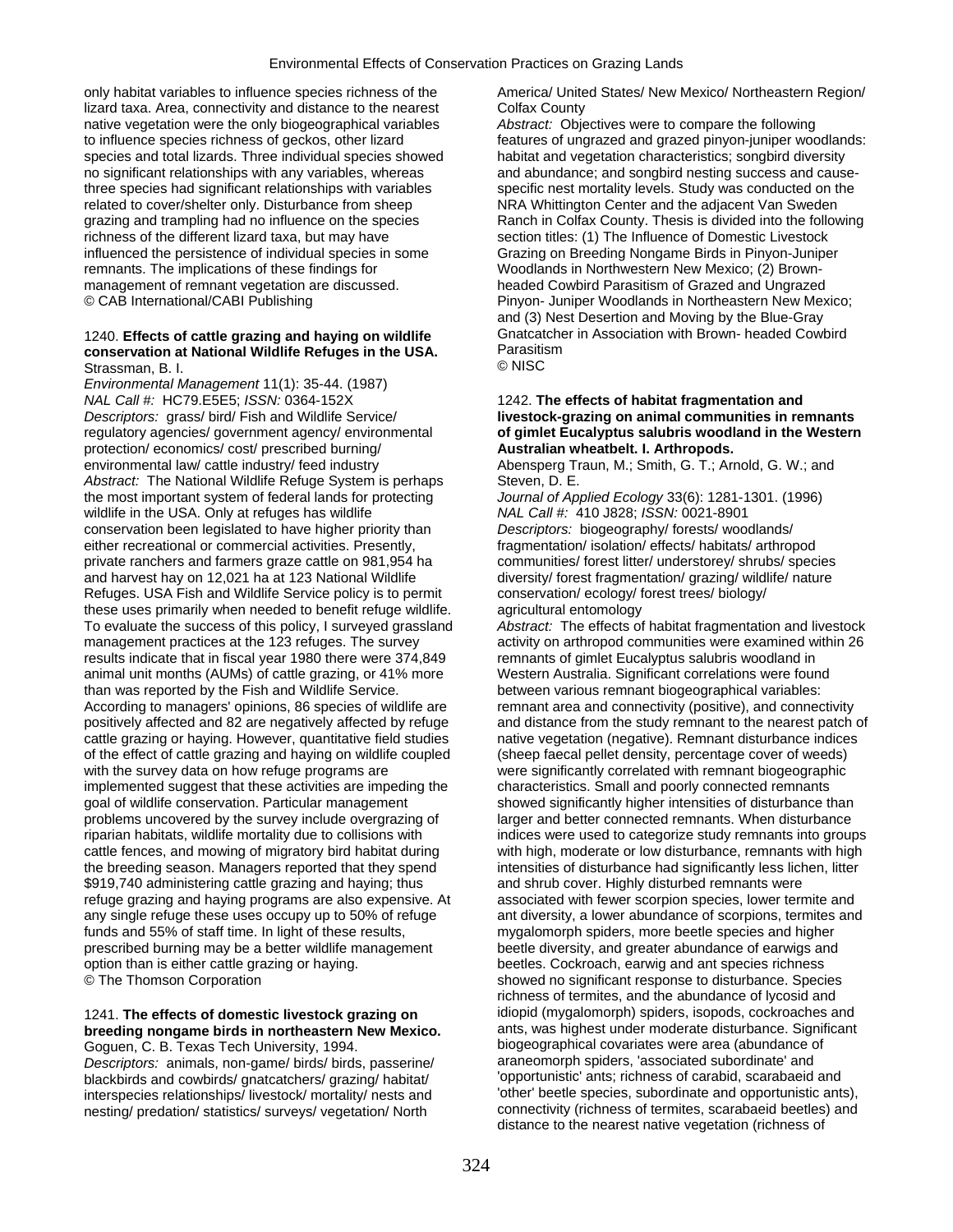'dominant' ants). When disturbance and biogeographical burning: applied and field techniques/ sweep sampling: effects were combined, total termite richness, and the applied and field techniques/ assemblage structure/ dry richness of termite functional groups, declined markedly in eucalypt forests/ grazing behavior/ habitat variability/ highly disturbed, small and poorly connected remnants. management strategies/ spatial relationships/ spatial Termite communities in relatively undisturbed remnants scales/ stocking rates were more similar in species composition to communities in *Abstract:* In the dry eucalypt forests of north-eastern New moderately disturbed quadrats than to communities in South Wales, Australia, cattle grazing occurs at low highly disturbed quadrats. Community similarity values for intensities and is accompanied by frequent low-intensity ants and beetles were similar across the study quadrats burning. This study investigated the combined effects of with different degrees of disturbance. Arthropod this management practice on the ground-dwelling and communities were also examined by canonical variate arboreal (low vegetation) spider assemblages. Spiders analyses across remnants with different degrees of were sampled at 49 sites representing a range of grazing disturbance, using total abundance and richness, and intensities, using pitfall trapping, litter extraction and sweep abundance and richness of predators (scorpions, spiders, sampling. A total of 237 spider morphospecies from 37 carabid beetles, ants) and detritivores/herbivores (termites, families were collected using this composite sampling isopods, earwigs, cockroaches, weevil and scarabaeid strategy. The abundance, richness, composition and beetles). Effective site separation into the 3 disturbance structure of spider assemblages in grazed and ungrazed beetles). Effective site separation into the 3 disturbance categories was found for abundance and richness of all forest sites were compared and related to a range of arthropods, and for predators alone. Abundance and environmental variables. Spider assemblages responded to richness of detritivores/herbivores separated into 2 groups a range of environmental factors at the landscape, habitat of sites: high disturbance sites, and sites with low or and microhabitat scales. Forest type, spatial relationships moderate disturbance with no separation. In stepwise and habitat variability at the site scale were more important regression analyses, lichen cover, weed cover and sheep in determining spider assemblages than localized lowfaecal pellet density were the most significant indicators of intensity grazing and burning. However, it is possible that a faunal abundance, richness and diversity. Remnant threshold intensity of grazing may exist, above which biogeographic variables explained a low percentage of spiders respond to grazing and burning. Although lowvariation in faunal characteristics. Habitat disturbance was intensity grazing and burning may not affect spider the major influence on the arthropod communities, with assemblages below a threshold stocking rate, that stocking remnant biogeographical factors consistently explaining low rate has yet to be established. variations in the abundance or diversity of the fauna. © The Thomson Corporation Implications for the management of remnant vegetation are

## 1243. **Impact of livestock grazing activities on stream biodiversity conservation. insect communities and the riverine environment.** York, Alan and Tarnawski, Jaynia

*NAL Call #:* QL461.A52; *ISSN:* 1046-2821 2004; pp. 845-859. *Descriptors:* grazing/ community composition/ riparian *Notes:* ISBN: 095860858X environments/ aquatic insects/ environment management/ *Descriptors:* animals and man/ disturbance by man/ ecosystem disturbance/ insecta/ insects commercial activities/ conservation/ conservation © CSA measures/ ecology/ habitat/ terrestrial habitat/ abiotic

## mammals of forest grazing allotments in southeastern **Idaho.** Conservation implications/ habitat management/ dry

In: Proceedings of the Wildlife-Livestock Relationships on terrestrial communities implications/ community<br>Symposium (Held 20 Apr 1981-22 Apr 1981 at Coeur structure/ ground active taxa/ forest and woodland/ Symposium. (Held 20 Apr 1981-22 Apr 1981 at Coeur structure/ ground active taxa/ forest and woodland/<br>D'alene Jdaho ) Peek James M, and Dalke, P, D, (eds.) structure/ ground active taxa/ forest and burning effects and Moscow, Idaho: Forest, Wildlife & Range Experiment Station, University of Idaho; pp. 242-250; 1982. communities and conservation implications/ New South<br>
Malc Call #: SF84.84.W5 1981 communities and conservation implications/ New South This citation is from AGRICOLA.

### 1245. **Impacts of grazing and burning on spider assemblages in dry eucalypt forests of north-eastern New South Wales, Australia.**

Harris, Rebecca; York, Alan; and Beattie, Andrew J. *Austral Ecology* 28(5): 526-538. (2003) *NAL Call #:* QH540 .A8; *ISSN:* 1442-9985 *Descriptors:* litter extraction: applied and field techniques/ pitfall trapping: applied and field techniques/ prescribed

## discussed. 1246. **Impacts of grazing and burning on terrestrial**  invertebrate assemblages in dry eucalypt forests of **north-eastern New South Wales: Implications for**

Strand, M. and Merritt, R. W. In: Conservation of Australia's forest fauna/ Lunney, Daniel.<br>American Entomologist 45(1): 13-30. (1999) Mosman: Royal Zoological Society of New South Wales, *Mosman: Royal Zoological Society of New South Wales,* 

factors/ physical factors/ land zones/ Australasian Region/ 1244. **Impacts of domestic livestock grazing on small** Australasia/ Australia/ Invertebrata: farming and agriculture/<br> **Inammals of forest grazing allotments in southeastern** cattle grazing/ effects on terrestrial communit Johnson, S. J.<br>In: Proceedings of the Wildlife-Livestock Relationships on terrestrial communities implications/ community D'alene, Idaho.) Peek, James M. and Dalke, P. D. (eds.) terrestrial communities/ grazing and burning effects and<br>Moscow, Idaho: Forest, Wildlife & Range Experiment conservation implications/ fire/ burning effects on terres *NAL Call #:* SF84.84.W5 1981 Wales/ north east/ grazing and burning effects on terrestrial<br>Descriptors: Idaho<br>Descriptors: Idaho taxa and conservation implications/ dry eucalypt forests/<br>invertebrates

© The Thomson Corporation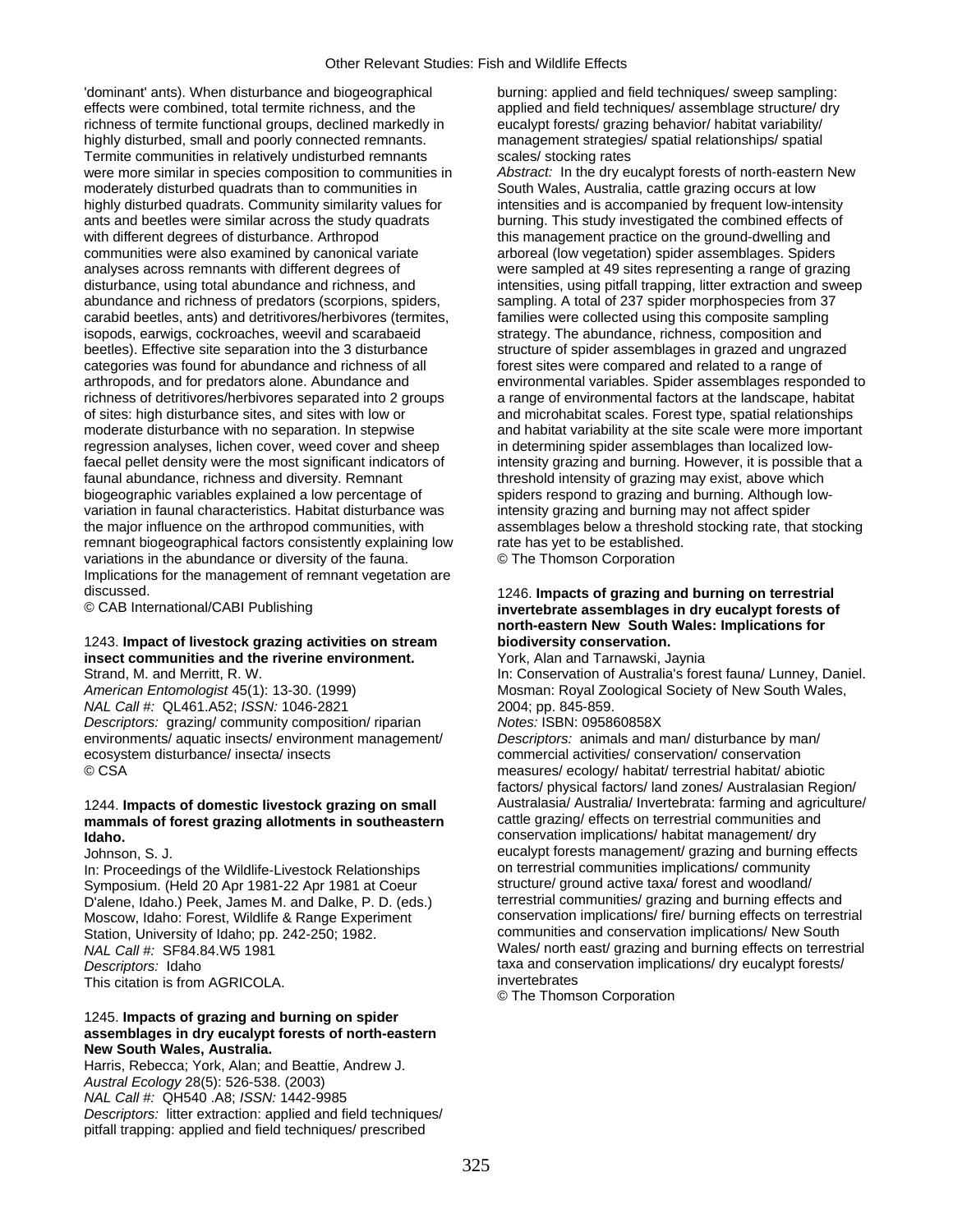## 1247. **Impacts of logging, fire and grazing regimes on** northern Maine, where 3.5% (243,000 ha) of the **bird species assemblages of the Pilliga woodlands of example of commercial forestland has been harvested in the past 20**

*Pacific Conservation Biology* 8(3): 177-195. (2002); *ISSN:* The most widespread use of prescribed fire is agricultural 1038-2097 and takes place on commercial lowbush blueberry (

*Descriptors:* adaptive management strategies/ assemblage Vaccinium angustjfolium) barrens in Maine, where composition/ assemblage distribution/ boxironbark approximately 3,000 ha are burned annually. These woodlands/ fire/ fire exclusion/ fuel reduction/ grazing barrens are especially important habitats for Upland regimes/ logging/ species assemblages Sandpipers (Bartramia longicauda) and Vesper Sparrows

*Abstract:* We investigated the composition and distribution (Pooecetes gramineus). The scale of ecological prescribed of bird assemblages in the continuous Pilliga woodlands of burns in New England for habitat management of northwest New South Wales in relation to floristic entity endangered ecosystems has been small; in recent years assemblages and disturbance (logging, fire and grazing) fewer than 300 ha have been burned annually. The effects patterns. Box-ironbark woodlands contained high densities of burning differ in grasslands versus shrublands. In native of White Cypress Pine Callitris glaucophylla and Narrow- grasslands, burning has a strong effect on vegetation<br>
leaved Ironbark Eucalyptus crebra, had a sparse, structure, which, in turn, has clear effects on most frequent, intense logging and infrequent fires (due to fire on shrubland birds because most of the woody structure exclusion and the use of grazing for fuel reduction). Box- remains intact. (Author) ironbark woodlands were characterized by high frequencies © NISC of 12 bird species that occurred throughout the Pilliga and low frequencies of many other species. Blakely's Red Gum 1249. **Influence of forest and rangeland management**  Ironbark E. fibrosa woodlands typical of poor soils **Effects of livestock grazing.**  contained lower densities or smaller trees of C. <br>glaucophylla and E. crebra, had a moderately dense, Forest and Range Experiment Station: General Techn diverse understorey, and were associated with infrequent Report PNW-124, 1981. 25 p. ill. low-intensity logging and moderately frequent wildfire. Bird *Notes:* ISSN 0368-6224 species assemblages of Broad-leaved Ironbark woodlands *NAL Call #:* aSD11.A46 were similar to those of box-ironbark woodlands. Blakely's *Descriptors:* North America Red Gum woodlands were characterized by 36 bird species This citation is from AGRICOLA. that were virtually absent from box-ironbark and Broadleaved Ironbark woodlands, including 10 threatened and<br>declining species. The 10 are among 48 woodland species<br>that are known or thought to be declining and that are<br>dependent on woodlands with mature trees and grassy or<br>M dependent on woodlands with mature trees and grassy or<br>
patchy grass/shrub understorey. We conclude that these<br>
species have declined in the Pilliga and will continue to<br>
decline under existing disturbance regimes, particu decline under existing disturbance regimes, particularly in *Descriptors:* grazing/ habitat degradation/ conservation

Vickery, Peter D.; Zuckerberg, Benjamin; Jones, Andrea L.; contributing to their decline by causing a reduction in food<br>Gregory Shriver, W.; and Weik, Andrew P. sand the availability We studied the foraging behaviour and Gregory Shrjver, W.; and Weik, Andrew P. availability. We studied the foraging behaviour and *Studies in Avian Biology*(30): 139-146. (2005) microhabitat use of seven species of ground-foraging *NAL Call #:* QL671.S8; *ISSN:* 0197-9922 insectivores in south-eastern Australian buloke woodland<br>Descriptors: upland sandpiper/ upland sandpipers/ vesper remnants with native, grazed and weedy ground-layers, If *Descriptors:* upland sandpiper/ upland sandpipers/ vesper remnants with native, grazed and weedy ground-layers. If<br>sparrow/ vesper sparrows/ blueberry barrens/ farmland/ birds must resort to using more energetically expen sparrow/ vesper sparrows/ blueberry barrens/ farmland/ birds must resort to using more energetically expensive<br>grassland birds/ New England/ prescribed fire/ expensive prev-attack manoeuvres, or selectively use substrates grassland birds/ New England/ prescribed fire/ prey-attack manoeuvres, or selectively use substrates and<br>shrubland birds<br>microbabitats that are less available in degraded babitats

Abstract: The extent of grassland and shrubland habitat in then such degradation is likely to be negatively impacting<br>New England has changed dramatically over the past 400 on these species. We found evidence of a negative yr as a result of changing land uses. Presently, grasslands of one or both of these types of degradation on five of the and shrublands in New England have been created and seven bird species. Three species that employ a range of maintained primarily as a result of four types of habitat for a foraging manoeuvres to attack previlled potential maintained primarily as a result of four types of habitat foraging manoeuvres to attack prey used potentially more<br>Foragement: mowing, livestock grazing, clearcutting, and fore-engetically expensive aerial manoeuvres signi management: mowing, livestock grazing, clearcutting, and energetically expensive aerial manoeuvres significantly<br>prescribed burning. Hayfields and pastures comprise the more frequently in weedy remnants than in remnants wi

**New South Wales.** yr. creating ephemeral, early successional shrublands used Date, E. M.; Ford, H. A.; and Recher, H. F. by a wide variety of warblers, sparrows, and other birds. structure, which, in turn, has clear effects on most depauperate understorey, and were associated with grassland specialist birds. Shrubland fires have less impact

# **on anadromous fish habitat in western North America:**

Forest and Range Experiment Station; General Technical

box-ironbark woodlands. We suggest adaptive<br>
management strategies for maintaining and rehabilitating<br>
their habitats.<br>
The Thomson Corporation<br>
Corporation<br>
Corporation<br>
Corporation<br>
Corporation<br>
Corporation<br>
Corporation<br>

Abstract: Remnants of native vegetation in regions dominated by agriculture are subject to degradation, 1248. **Influence of fire and other anthropogenic** especially by livestock grazing and weed invasion. Ground**practices on grassland and shrubland birds in New foraging birds are amongst the most threatened bird groups**<br>England. **England** and these agents of degradation might be **England.** in Australia, and these agents of degradation might be shrubland birds<br>Abstract: The extent of grassland and shrubland habitat in then such degradation is likely to be negatively impacting on these species. We found evidence of a negative impact prescribed burning. Hayfields and pastures comprise the more frequently in weedy remnants than in remnants with a<br>Iargest proportion of open land, approximately 718,500 ha.<br>pressive or grative or granup layer. Bett-capped largest proportion of open land, approximately 718,500 ha. en anative or grazed ground layer. Red-capped robins Petroica<br>Clearcutting has created extensive shrubland patches in encodenovii and brown treecreeners Climacteri goodenovii and brown treecreepers Climacteris picumnus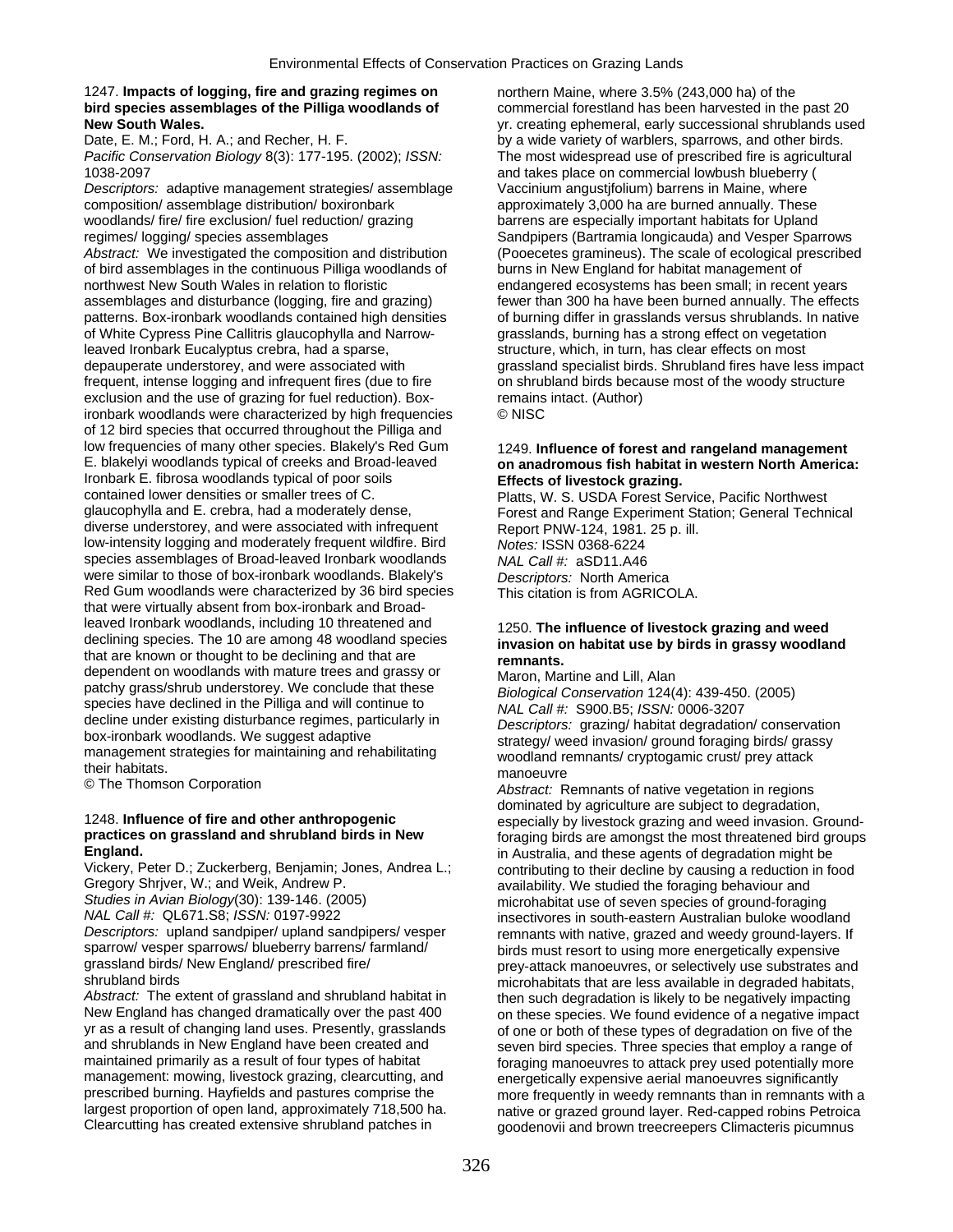both selectively foraged near trees in grazed sites, and livestock grazing and was not related to host density or hooded robins Melanodryas cucullata, red-capped robins habitat type. Brood parasitism levels of vireo nests (n = and willie wagtails Rhipidura leucophrys avoided foraging in 182) decreased from >80% in actively grazed habitats to<br>microhabitats with a high percentage cover of exotic 33% in habitats that were 8-12 km from active grazin microhabitats with a high percentage cover of exotic 33% in habitats that were 8-12 km from active grazing but<br>grasses in weedy sites. Brown treecreepers were also less did not vary by habitat type or distance to forest ed likely to be present in weedy sites that had been protected nesting success was higher in mixed-conifer habitat than in from grazing than in either grazed or native sites. These pinyon-juniper but was unrelated to distance from active results suggest that although grazing appears to have a livestock grazing. Nest losses due to parasitism declined detrimental impact on foraging habitat of ground-foraging with distance from active livestock grazing. Our results birds, the exclusion of livestock grazing from previously suggest that cowbird abundance and parasitism rates of disturbed buloke remnants alone is not adequate to restore hosts may be distributed as a declining gradient based on habitat values for ground-foraging birds. A conservation distance from cowbird feeding sites and that isolation from strategy for this habitat type should consider the exclusion feeding sites can reduce the effects of parasitism on host of heavy grazing from sites with an intact cryptogamic crust populations. These findings provide suppo of heavy grazing from sites with an intact cryptogamic crust and the management of weeds in disturbed remnants, management techniques that propose to reduce local potentially through the use of carefully controlled light cowbird numbers and parasitism levels by manipulating the grazing. (c) 2005 Elsevier Ltd. All rights reserved. distribution of cowbird feeding sites. The presence of parasitized nests >8 km from active livestock grazing

## **America. Constant Corporation Corporation Corporation Corporation Corporation**

Saab, Victoria A.; Bock, Carl E.; Rich, Terrell D.; and Dobkin, David S. 1253. **Migratory bird responses to grazing.** 

In: Ecology and management of neotropical migratory birds: Wetlands Reserve Program Grasslands Workgroup Natural A synthesis and review of critical issues/ Finch, Deborah M. Resources Conservation Service, U.S. Department of and Martin, Thomas E. Agriculture, 2005.

New York: Oxford University, 1995; pp. 311-353. ftp://ftp-fc.sc.egov.usda.gov/NHQ/ecs/Wild/ *Notes:* ISBN: 0195084403 WRPgrassland.pdf

*Descriptors:* animals and man/ disturbance by man/ commercial activities/ conservation/ conservation 1254. **Riparian bird communities in relation to land**<br>measures/ ecology/ habitat/ terrestrial habitat/ man made **management practices in floodplain woodlands of** habitat/ land and freshwater zones/ Nearctic Region/ North **south-eastern Australia.**  America/ Aves: farming and agriculture/ habitat Jansen, Amy and Robertson, Alistar I. management/ recommendations to reduce impact of *Biological Conservation* 100(2): 173-185. (2001) grazing livestock on migrants/ population dynamics/ *NAL Call #:* S900.B5; *ISSN:* 0006-3207<br>abundance/ effect of livestock grazing/ forest and *Descriptors:* agricultural regions/ community abundance/ effect of livestock grazing/ forest and *Descriptors:* agricultural regions/ community composition/ woodland/ grassland/ riparian habitat/ cultivated land floodplain woodlands: habitat/ grazing/ habitat quality:<br>habitat/ USA/ livestock grazing/ consequences for migrants/ degradation/ land clearing/ land management practi habitat/ USA/ livestock grazing/ consequences for migrants/ degradation/ land clearing/ land management practices/<br>
recommendations/ Aves/ birds/ chordates/ vertebrates<br>
lowland rivers/ off river watering points/ shrub cov recommendations/ Aves/ birds/ chordates/ vertebrates lowland rivers/ off river watering points/ shrub cover/<br>© The Thomson Corporation

## **parasitism relative to livestock grazing in a western** birds in this agricultural region. We investigated how **landscape. landscape. terrestrial bird communities varied with different land**

Goguen, Christopher B. and Mathews, Nancy E. The management practices (levels of grazing by domestic *Conservation Biology* 14(6): 1862-1869. (2000) livestock and extent of clearing) and with habitat quality on *NAL Call #:* QH75.A1C5; *ISSN:* 0888-8892 the floodplains of the Murrumbidgee and Murray Rivers. *Descriptors:* livestock grazing/ mixed conifer forest: habitat/ Bird community composition in ungrazed and lightly grazed parasitism rate/ pinyon juniper forest: habitat/ sites was significantly different to that in more heavily

Abstract: We studied local patterns of Brown-headed shrub cover, as well as tree species diversity and Cowbird (Molothrus ater) abundance, parasitism rates, and abundance of standing dead trees. Grazing appeared to nest success of a common host, the Plumbeous Vireo have an effect on bird communities separate from that nest success of a common host, the Plumbeous Vireo have an effect on bird communities separate from that (Vireo plumbeus), in relation to the distribution of livestock caused by clearing. Indicator species were identified grazing in an undeveloped region of northeastern New effects of grazing and clearing. Grazing by livestock has Mexico, 1992-1997. We predicted that both cowbird had negative impacts on riparian birds through degradation abundance and parasitism rates of vireo nests would of habitat quality. A combination of lower stocking rates, decrease with increasing distance from active livestock strategic placement of off-river watering points for stock, grazing, and that the nesting success of vireos would and the introduction of rotational grazing practices may be increase. We measured cowbird abundance and host used to restore riparian habitat quality. The grazingdensity and located and monitored vireo nests in pinyon- sensitive species we identified could be used as indicator juniper and mixed-conifer habitats that ranged from actively species for the success of rehabilitation efforts. grazed to isolated from livestock grazing by up to 12 km. © The Thomson Corporation Cowbird abundance declined with distance from active

did not vary by habitat type or distance to forest edge. Vireo parasitized nests >8 km from active livestock grazing suggests that, in some regions, management efforts may 1251. **Livestock grazing effects in western North** need to occur at larger scales than previously realized.

*NAL Call #:* QL680.E28 1995 *Descriptors:* grazing/ birds/ environmental impact

# management practices in floodplain woodlands of

species abundance/ species diversity/ stocking rates *Abstract:* Bird communities are declining in south-eastern 1252. Local gradients of cowbird abundance and **Australia and riparian woodlands are critical habitats for** species abundance species abundance and these differences were related to tree and caused by clearing. Indicator species were identified for the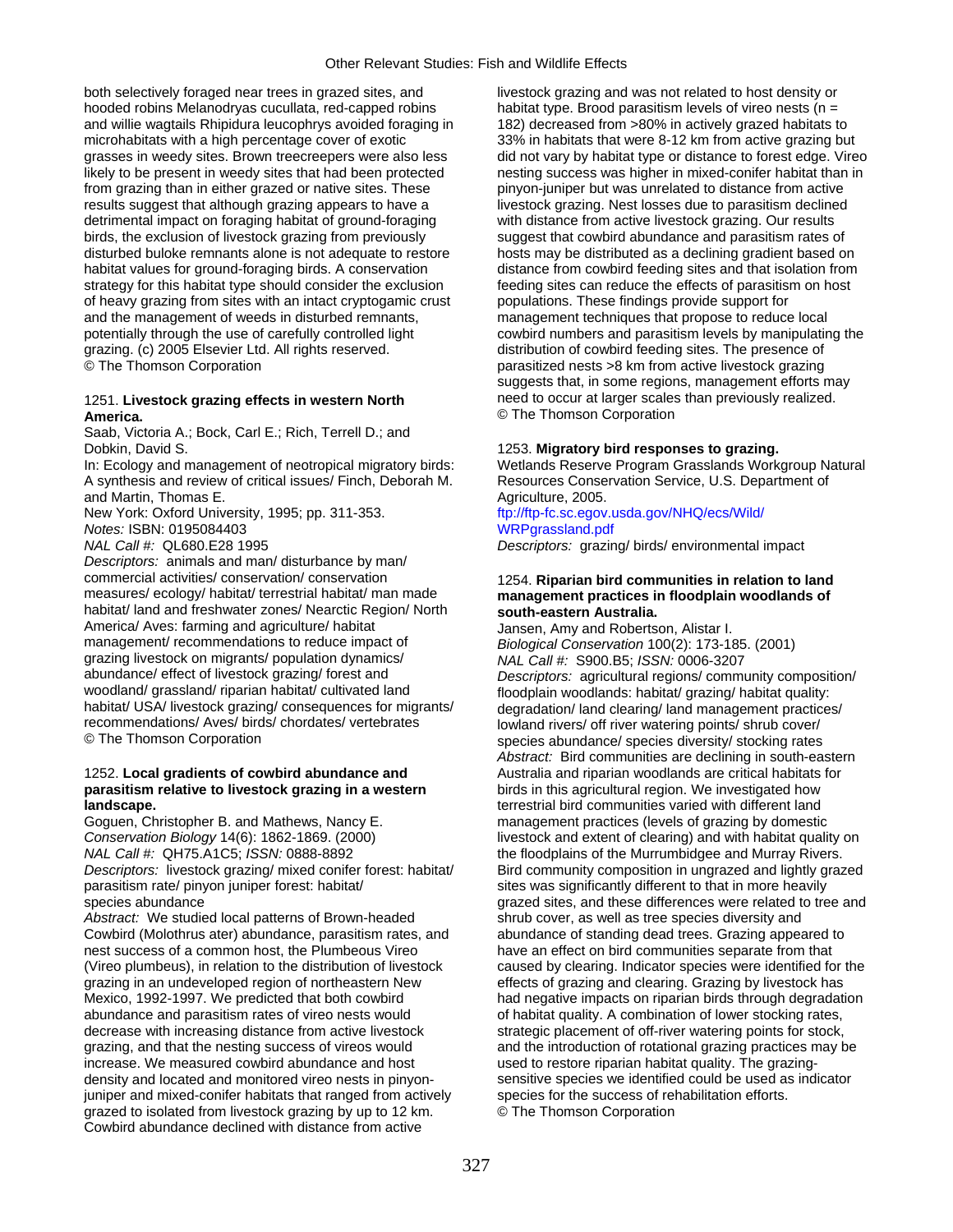## 1255. **Small mammal community composition in** parasitic habits/ sampling/ surveys/ vegetation/ agriculture/ **eucalypt forests of the Northern Tablelands of New** headed cowbird/ songbird/ biotop/ vegetation/ North

Tasker, Elizabeth M. and Dickman, Christopher R. Colfax County/ Sangre de Cristo Mountains In: Conservation of Australia's forest fauna/ Lunney, Daniel. *Abstract:* Liverstock grazing is a dominant land use of 2004; pp. 721-740. effects of grazing on breeding bird communities in this

*Descriptors:* animals and man/ disturbance by man/ habitat structure, songbird abundance, and nesting commercial activities/ conservation/ conservation productivity within pinyon-juniper woodlands on an actively measures/ ecology/ habitat/ terrestrial habitat/ abiotic grazed site and a site experiencing long-term relief from Australasia/ Australia/ Mammalia: farming and agriculture/ to 1995, they performed vegetation sampling, conducted habitat management/ cattle grazing and associated songbird point counts, and located and monitored nests on burning/ community structure/ small taxa/ forest and 8.35-ha study plots. Four of these plots experienced woodland/ fire/ burning regime/ effects on small taxa moderate cattle grazing and four were ungrazed since<br>community structure/ conservation implications/ New South 1973. They found no differences in habitat or vegetation community structure/ conservation implications/ New South Wales/ Northern Tablelands/ small taxa community features between grazed and ungrazed plots. Bird structure/ cattle grazing and burning effects/ eucalypt communities were similar, with only one of the 11 species forests/ Mammalia/ chordates/ mammals/ vertebrates they tested more abundant on the ungrazed treatment<br>
© The Thomson Corporation (western scrub-jay; Aphelocoma californicus). They

## **cattle into a cottonwood floodplain.** (P<0.05), and detected no differences in brown-headed

In: Management of amphibians, reptiles, and small hosts between grazed and ungrazed areas. Greater than<br>mammals in North America. (Held 19 Jul 1988-21 Jul 1988 75% of the nests of the solitary vireo (Vireo solitarius), mammals in North America. (Held 19 Jul 1988-21 Jul 1988 75% of the nests of the solitary vireo (Vireo solitarius)<br>at Flagstaff, Ariz ) Szaro, R. C.: Severson, K. F.: and yestern tanager (Piranga ludoviciana), and blue-gray at Flagstaff, Ariz.) Szaro, R. C.; Severson, K. E.; and Patton, D. R. (eds.); Vol. GTR-RM-166. gnatcatcher (Polioptila caerulea) were parasitized on both<br>Fort Collins, Colo.: U.S. Department of Agriculture Forest treatments. These high parasitism rates may be the result Fort Collins, Colo.: U.S. Department of Agriculture Forest treatments. These high parasitism rates may be the res<br>Service, Rocky Mountain Forest and Range Experiment of high densities of local cowbirds because of abundant Service, Rocky Mountain Forest and Range Experiment Station; pp. 432-438; 1988. The station; pp. 432-438; 1988. The station; pp. 432-438; 1988. Station; pp. 432-4323 station; https://domes.in/and the close proximity of ungrazed plots to grazed areas habitat/ land and freshwater zones/ Nearctic Region/ North America/ USA/ Mammalia: community structure/ study site. However, livestock grazing has indirectly comparisons of grazed and ungrazed grassland/ affected the nesting success of some songbird species via<br>
community comparisons/habitat exploitation/ grazed and the influence of grazing on cowbird abundance. The community comparisons/ habitat exploitation/ grazed and the influence of grazing on cowbird abundance. The ungrazed or studies that the use of grazing on comparison and the ungrazed and the use of grazing or studies that ungrazed grassland/ comparison/ grassland/ grazed and authors' findings highlight the need for studies that<br>ungrazed grassland communities/ comparisons/ Colorado/ a accorporate nest monitoring and landscape-scale ungrazed grassland communities/ comparisons/ Colorado/ incorporate nest monitoring and landscape-scale<br>Logan County/ South Platte State Wildlife Area/ comparison approaches to better understand the relation between

of grazed and ungrazed grassland/ small taxa/ Mammalia/ cowbirds, livestock, and songbirds chordates/ mammals/ vertebrates chordates/ mammals/ vertebrates recovery recovery recovery from grazing effects.<br>
Common grazing effects. The Thomson Corporation

© The Thomson Corporation

## 1257. **Songbird community composition and nesting** 1258. **Will conversion of Conservation Reserve**  success in grazed and ungrazed pinyon-juniper **woodlands. woodlands. grassland birds in Kansas? grassland birds in Kansas? Goduen** Christopher B and Mathews Nancy F **and Klute**, D. S.; Robel, R. J.; and Kemp, K. E.

Goguen, Christopher B. and Mathews, Nancy E. (Klute, D. S.; Robel, R. J.; and Kemp, K. E. (1997)<br>Journal of Wildlife Management 62(2): 474-484 (1998) American Midland Naturalist 137(2): 206-212. (1997) *Journal of Wildlife Management* 62(2): 474-484. (1998) *American Midland Naturalist* 137(2): 206-212. (1997)

*Descriptors:* Bos taurus/ Fringillidae/ Passeriformes/ *Descriptors:* wild birds/ reproduction/ policy/ grasslands/ Molothrus ater/ Aves/ behavior/ birds/ communities/ permanent grasslands/ abandoned land/ comparisons<br>
ecosystems/ habitat alterations/ habitat use/ interspecies plant height/ seasonal variation/ nature conservation/ relationships/ juniper/ nest parasitism/ nests/ nesting/ grazing/<br>ninyon nine/ productivity/ wildlife/ livestock relationships/ setaside pinyon pine/ productivity/ wildlife/ livestock relationships/ setaside<br>wild birds/ reproduction/ woodlands/ land use/ neotropical Abstract: The Conservation Reserve Program (CRP) wild birds/ reproduction/ woodlands/ land use/ neotropical natural resources/ animal science - animal ecology and (general) - plant production (range and pasture grasses)/ Kansas may be converted to pasture. Data on vege<br>
abundance/ birds, passerine/ blackbirds and cowbirds/ structure, avian abundance, and avian reproductive abundance/ birds, passerine/ blackbirds and cowbirds/ structure, avian abundance, and avian reproductive<br>
cattle/ grazing/ habitat/ livestock/ nests and nesting/ success were collected on 5 CRP fields and 5 pastures cattle/ grazing/ habitat/ livestock/ nests and nesting/

**relation to cattle grazing and associated burning in** prairie/ forest/ nest/ brood/ egg/ fertility/ recruitment/ brown-**South Wales.** America/ United States/ New Mexico/ Northeastern Region/ Mosman: Royal Zoological Society of New South Wales, pinyon-juniper habitats in the western United States, yet the *Notes:* ISBN: 095860858X habitat have been poorly studied. The authors compared factors/ physical factors/ land zones/ Australasian Region/ livestock grazing in northeastern New Mexicon. From 1992 (western scrub-jay; Aphelocoma californicus). They detected no differences in nesting success or cause-1256. **Small mammal response to the introduction of** specific rates of nest failure for seven common bird species Samson, F. B.; Knopf, F. L.; and Hass, L. B. cowbird (Molothrus ater) parasitism rates for the major and the close proximity of ungrazed plots to grazed areas *NAL Call #:* aSD11.A42 No. 166 (all < 4 km). The results suggest that 20 years of relief from<br>Descriptors: ecology/community/habitat/terrestrial grazing had little influence on the habitat structure or bird *Descriptors:* ecology/ community/ habitat/ terrestrial grazing had little influence on the habitat structure or bird<br>habitat/ land and freshwater zones/ Nearctic Region/ North species composition of the pinyon-juniper woo Logan County/ South Platte State Wildlife Area/ comparison approaches to better understand the relation between<br>The razed and ungrazed grassland/ small taxa/ Mammalia/ cowbirds, livestock, and songbirds and the time requir

*NAL Call #:* 410 J827; *ISSN:* 0022-541X *NAL Call #:* 410 M58; *ISSN:* 0003-0031 ecosystems/ habitat alterations/ habitat use/ interspecies plant height/ seasonal variation/ nature conservation/<br>
relationships/ juniper/ nest parasitism/ nests/ nesting/ seasonal grazing/ grazing intensity/ farming syste

migrant songbirds/ breeding success/ livestock grazing/ involving land diversion was established by the 1985 Food<br>
natural resources/ animal science - animal ecology and Security Act (Farm Bill). Unless renewed, most CRP behavior/ plant science (general) - plant production contracts will expire in 1997 and up to 70% of CRP fields in<br>
(general) - plant production (range and pasture grasses)/<br>
Kansas may be converted to pasture. Data on vege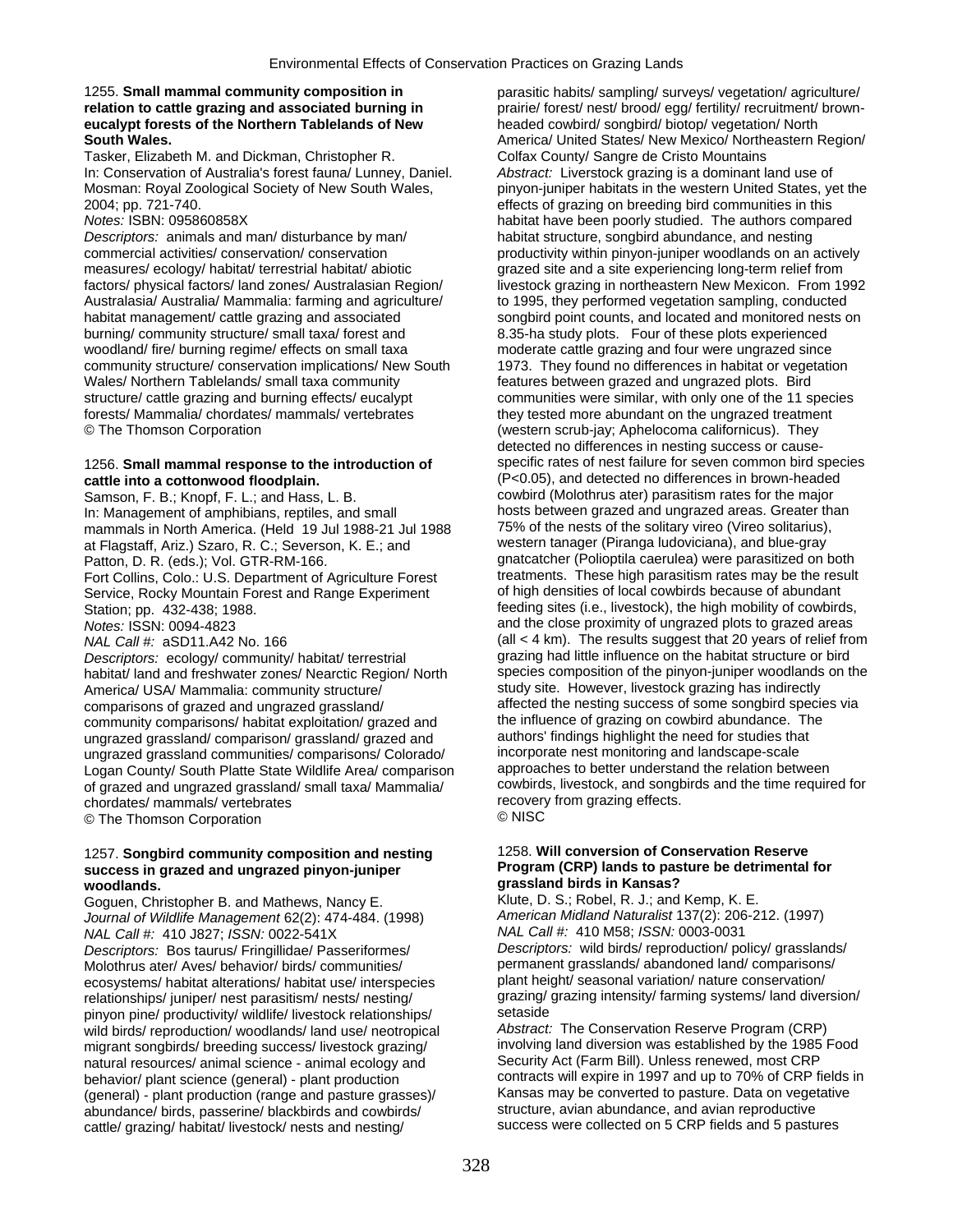during summer 1993. Pastures had significantly greater between the habitats, but nests were more numerous in vegetative cover and CRP fields had more bare ground. grazed pastures. If the CRP is not reauthorized in the 1995 The sward was significantly taller in CRP fields late in the Farm Bill and most of the Kansas land currently enrolled in summer. Total avian abundance and that of dickcissels, CRP is converted to pasture, the conversion probably will grasshopper sparrows, meadowlarks, brown-headed not be detrimental to grassland bird populations provided cowbirds and upland sandpipers were greater in pastures that the grazing intensity is moderate. than in CRP fields. Reproductive success and rates of nest © CAB International/CABI Publishing parasitism by brown-headed cowbirds did not differ

## **Plant Ecology, Biodiversity, and Other Environmental Effects**

### 1259. **Birch sapling responses to severity and timing of** 1261. **Cattle grazing effects on understory cover and domestic herbivore browsing: Implications for tree growth in mixed conifer clearcuts. management. and Bartolome, J. W. and Bartolome, J. W. and Bartolome, J. W.**

Hester, A. J.; Lempa, K.; Neuvonen, S.; Hoegh, K.; *Northwest Science* 63(5): 214-220. (1989)<br>Feilberg, J.; Arnthorsdottir, S.; and Iason, G. *NAL Call #: 470 N81; ISSN: 0029-344X* Feilberg, J.; Arnthorsdottir, S.; and lason, G. In: Plant ecology, herbivory, and human impact in Nordic *Descriptors:* white fir/ douglas fir/ deer/ vegetation mountain birch forests/ Wielgolaski, F. E.; Vol. 180; Series: reduction/ timber management/ Sierra Nevada/ Ca mountain birch forests/ Wielgolaski, F. E.; Vol. 180; Series: Ecological Studies. USA

responses/ domestic herbivore browsing/ browsing severity/ 1977. Until that time, no studies had quanitified the browsing timing/ locational effects/ birch forest area relationships between cattle grazing and reduction in non-© The Thomson Corporation tree vegetation, and grazing damage to tree regeneration.

## **(Podocarpus totara var. waihoensis) on river terraces, South Westland, New Zealand.** herbaceous canopy cover to 8 percent six years after

*Descriptors:* cattle grazing/ forest type/ managed

Abstract: Totara-matai forests are an under-represented differences in height or basal diameter growth under any<br>forest type in Westland, relative to their original extent, and treatment. Thus, cattle grazing appears to be forest type in Westland, relative to their original extent, and treatment. Thus, cattle grazing appears to be a viable to<br>require protection and enhancement where possible. This for meeting brush/grass objectives in forest require protection and enhancement where possible. This for meeting brush/grass objection<br>study examined the regeneration of totara on gorse-<br>C The Thomson Corporation study examined the regeneration of totara on gorsecovered river terraces of the Whataroa and Waiho Rivers, on a site grazed by cattle at Whataroa, and ungrazed sites 1262. **Changes in composition and structure of a**  at both locations. Totara is regenerating prolifically at all **tropical dry forest following intermittent cattle grazing.**  sites. Tall-seedling densities were significantly higher at the Stern, Margaret; Quesada, Mauricio; and grazed Whataroa site than at the ungrazed Whataroa site. Stoner, Kathryn E. Conversely densities of small seedlings were significantly *Revista de Biologia Tropical* 50(3-4): 1021-1034. (2002) higher at the ungrazed Waiho site, with the majority of *NAL Call #:* 442.8 R328; *ISSN:* 0034-7744 seedlings occurring on raised surfaces created by rafted *Descriptors:* Shannon index of diversity/ community logs or occasional silt patches, than at either of the structure/ floristic composition/ forest composition/ forest Whataroa sites where seedlings established on the ground. structure/ intermittent cattle grazing/ species composition/ Sapling and tree densities were similar at both Whataroa tropical dry forest sites, but significantly greater than at the Waiho site. There *Abstract:* In northwestern Costa Rica, cattle are being used was a significant relationship between the density of as a "management tool" to reduce the amount of saplings and trees with terrace age at the Whataroa sites. combustible material, mainly dominated by Hyparrhenia Gorse cover and seedling density were significantly related rufa, an African grass. This project is being developed at both ungrazed sites, but not at the grazed site. Grazing within Parque Nacional Palo Verde and Reserva Biologica and gorse cover both appear to have roles in totara Lomas Barbudal, both of which form part of the only regeneration on river terraces. The implications of current remaining tropical dry forests in Mesoamerica. To management for future forest development are discussed, determine the short-term effects of cattle grazing on the and it is considered that these areas warrant designation as natural vegetation, we compared the floristic composition areas of significant indigenous vegetation because of their within Palo Verde in an area under intermittent cattle conservation potential. grazing with an area that has not been grazed. There were

Berlin: Springer, 2005; pp. 139-155. *Abstract:* A long-term study of cattle grazing effects on *Notes:* ISSN 0070-8356 shrub and herbaceous cover and tree growth in mixed *NAL Call #:* QH540.E288 conifer clearcuts began at Blodgett Forest Research Station *Descriptors:* economics/ herbivore grazing/ sapling on the west slope of the Sierra Nevada (California, USA) in Yet, with the ban on use of herbicides in Federal forest 1260. **Cattle grazing and the regeneration of totara** management, alternative tools for reducing unwanted Miller, Craig and Wells, Andrew harvesting, and 31 percent eight years after harvesting on *New Zealand Journal of Ecology* 27(1): 37-44. (2003) two mixed conifer clearcuts. These cover levels were within<br>*NAL Call #:* OH540 N43: ISSN: 0110-6465 *NAL Call #:* QH540.N43; *ISSN:* 0110-6465 timber management objectives for tree growth. No<br>Descriptors: cattle grazing/ forest type/ managed significant trampling damage occurred and browsing succession/ regeneration/ river terraces/ The Communication of damage to white and Douglas-fir seedlings was primarily totara-matai forests<br>
Abstract: Totara-matai forests are an under-represented differences in height or basal diameter growth under any

© The Thomson Corporation significantly fewer plant species in the area with intermittent cattle grazing compared to the area with no grazing.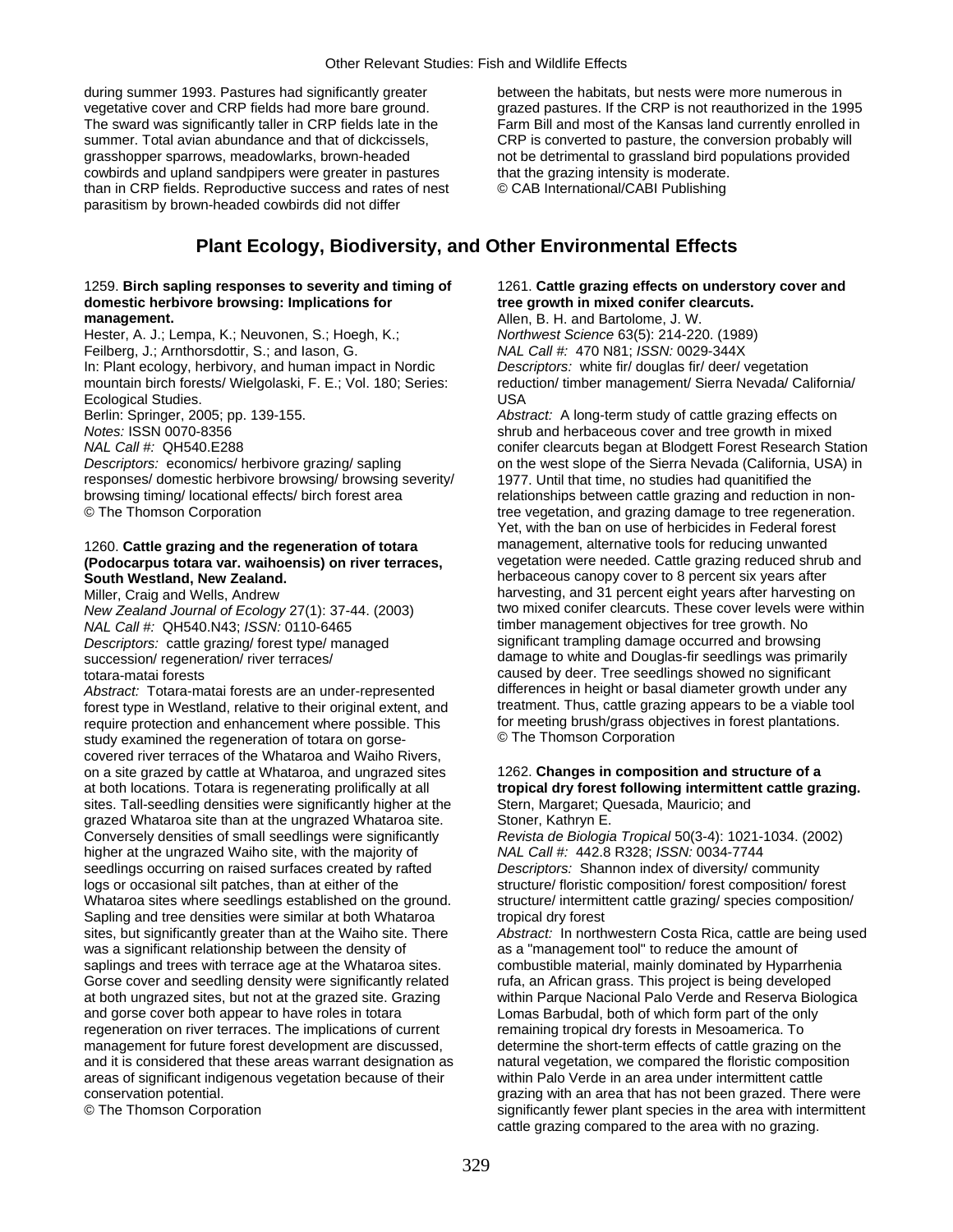Floristic composition of these two habitats was different as spatially explicit disturbance history data over the full period reflected by both Fisher's alpha values and the Shannon of pastoral exploitation and the unavailability of suitable index of diversity, both of which were significantly higher in ungrazed 'controls' for sampling. the ungrazed site. The ungrazed area contained more plant © The Thomson Corporation species and was more similar to mature forest. The structure of the vegetation was significantly different 1264. **Cumulative effects of wild ungulate and livestock** between the intermittently grazed and ungrazed sites with **herbivory on riparian willows.**<br>
more small stems (1-5 cm dbh) and fewer large stems (>5 Brookshire, F. N. Jack: Kauffma cm dbh) in the intermittently grazed habitat. These results Danna; and Otting, Nick indicate that cattle grazing has an impact on the dry forest *Oecologia (Berlin)* 132(4): 559-566. (2002) by reducing the relative abundance and density of larger *NAL Call #:* QL750.O3; *ISSN:* 0029-8549<br>tree species and by changing the species composition and *Descriptors:* nutrition/diet/ feeding behavi structure of the community. The current management plan habitat/ terrestrial habitat/ land and freshwater zones/<br>
implemented in Palo Verde and Lomas Barbudal is not Nearctic Region/ North America/ USA/ Cervus elaphu implemented in Palo Verde and Lomas Barbudal is not Nearctic Region/ North America/ USA/ Cervus elaphus/<br>Appropriate because of the impact that cattle have on the Odocoileus bemionus (Cervidae); food plants/ Salix boo appropriate because of the impact that cattle have on the Odocoileus hemionus (Cervidae): food plants/ Salix boothii<br>structure of the natural vegetation and should not be and Salix geveriana/ browsing effect on plant growt structure of the natural vegetation and should not be and Salix geyeriana/ browsing effect on plant growth/<br>considered a viable alternative in other protected areas of foraging/ browsing/ impact on habitat/ riparian habita considered a viable alternative in other protected areas of foraging/ browsing/ impact on habitat/ riparian habitat/<br>dry forest in the Neotropics. We suggest that alternative fire Cregon/ Blue Mountains/ Upper Meadow Creek dry forest in the Neotropics. We suggest that alternative fire Oregon/ Blue Mountains/ Upper Meadow Creek/ browsing<br>Direvention measures be evaluated including hand-cutting effect on food plant growth/ reproduction and str prevention measures be evaluated including hand-cutting effect on food plant growth/ reproduction and structure/<br>H. rufa, the creation of more frequent and larger fire breaks, Cervidae/ Artiodactyla/ Mammalia/ chordates/ m and the development of green breaks.<br>
© The Thomson Corporation and the development of the Abstract: W

## 1263. **Correlation of burning and grazing indicators** structure, and reproductive effort of two common willow with composition of woody understorey flora of dells in species, Salix boothii and S. geyeriana, in a montane

*Austral Ecology* 27(2): 121-131. (2002) browsed by native mammals only and an adjacent area in *NAL Call #:* QH540 .A8; *ISSN:* 1442-9985 which domestic sheep also lightly grazed during summer *Descriptors:* disturbance factors: fire, grazing/ temperate months. Growth variables were repeatedly measured on eucalypt forest: dell woody understory flora individual plants over a 5-year period to understand *Abstract:* Areas of warm temperate eucalypt forests of physiognomic and flowering responses of native willows to northern NSW escarpment, previously managed for cattle different levels of browsing pressure. At the beginning of production, have recently been transferred into the the study, all willows were intensely browsed but were conservation reserve system. The forests were seasonally significantly taller in the area browsed only by native grazed by cattle and were burnt frequently to promote mammals than in the area also grazed by sheep (69 versus green pick for stock feed. The hypothesis that disturbances 51 cm, respectively). Willows inside exclosures responded associated with previous management had led to a with pronounced increases in height, crown area, and basal simplification of the forest understorey, particularly a stem diameters while the stature of browsed plants outside depletion in the density and species richness of shrubs was exclosures stayed constant or declined. In the area investigated. A disturbance history of the study area was browsed by both sheep and wild herbivores, the size of surrogate measures for recent and historical grazing. Shrub height) for the duration of the study. There was no species composition was sampled in randomly located significant difference in growth rates of enclosed willows, quadrats in dells within the forest, with a set of indicating that current herbivory was the primary cause of environmental and spatial covariables. Variation in shrub growth retardation in the study area. Foliar area was composition was partitioned among three sources strongly correlated with basal stem numbers for enclosed (disturbance, environment and space) using a stepwise plants but much less so for browsed plants. Willows inside canonical correspondence analysis. Grazing and burning exclosures had more than twice as much foliar area per disturbance explained substantially more variation in stem. Stem diameters were a positive function of crown vegetation than the environmental and spatial variables area: stem-number ratios, suggesting lower photosynthetic combined. Between 15 and 45% of total variation in adult potential was correlated with diminished radial growth shrub composition was attributable to the disturbance among browsed plants. No flowering was observed until 2 indicators. Similar results were obtained for composition of years after exclusion when plants inside all exclosures and juvenile shrubs. Species richness and population densities browsed willows in the wild ungulate area responded with a of woody species were lower where disturbance was more large pulse in flowering. Browsed plants in the sheep + wild intensive. It is concluded that historical grazing and burning ungulate area did not flower. The number of catkins practices had a substantial impact on the woody produced per plant was significantly associated with willow<br>understoreys of the north-east escarpment forests. The height and plants <70 cm in height did not flower, thus understoreys of the north-east escarpment forests. The species that were adversely affected spanned a range of suggesting a size threshold for reproduction in these life-history functional types. Estimates of the magnitude of species. Our results suggest that even relatively light levels grazing and burning impacts were limited by the lack of onestic livestock grazing, when coupled with intense

Brookshire, E. N. Jack; Kauffman, J. Boone; Lytjen,

Descriptors: nutrition/ diet/ feeding behaviour/ ecology/ Cervidae/ Artiodactyla/ Mammalia/ chordates/ mammals/

Abstract: We examined the effects of wild ungulates (deer and elk) and domestic sheep browsing on the growth, **a temperate eucalypt forest. northeast Oregon riparian zone. With the use of exclosures,** Henderson, Meredith K. and Keith, David A. large herbivore effects on willows were studied in an area constructed by compiling fire history records and using browsed plants remained at pre-treatment levels (<60 cm in wild ungulate browsing, can strongly affect plant structure and limit reproduction of riparian willows. © The Thomson Corporation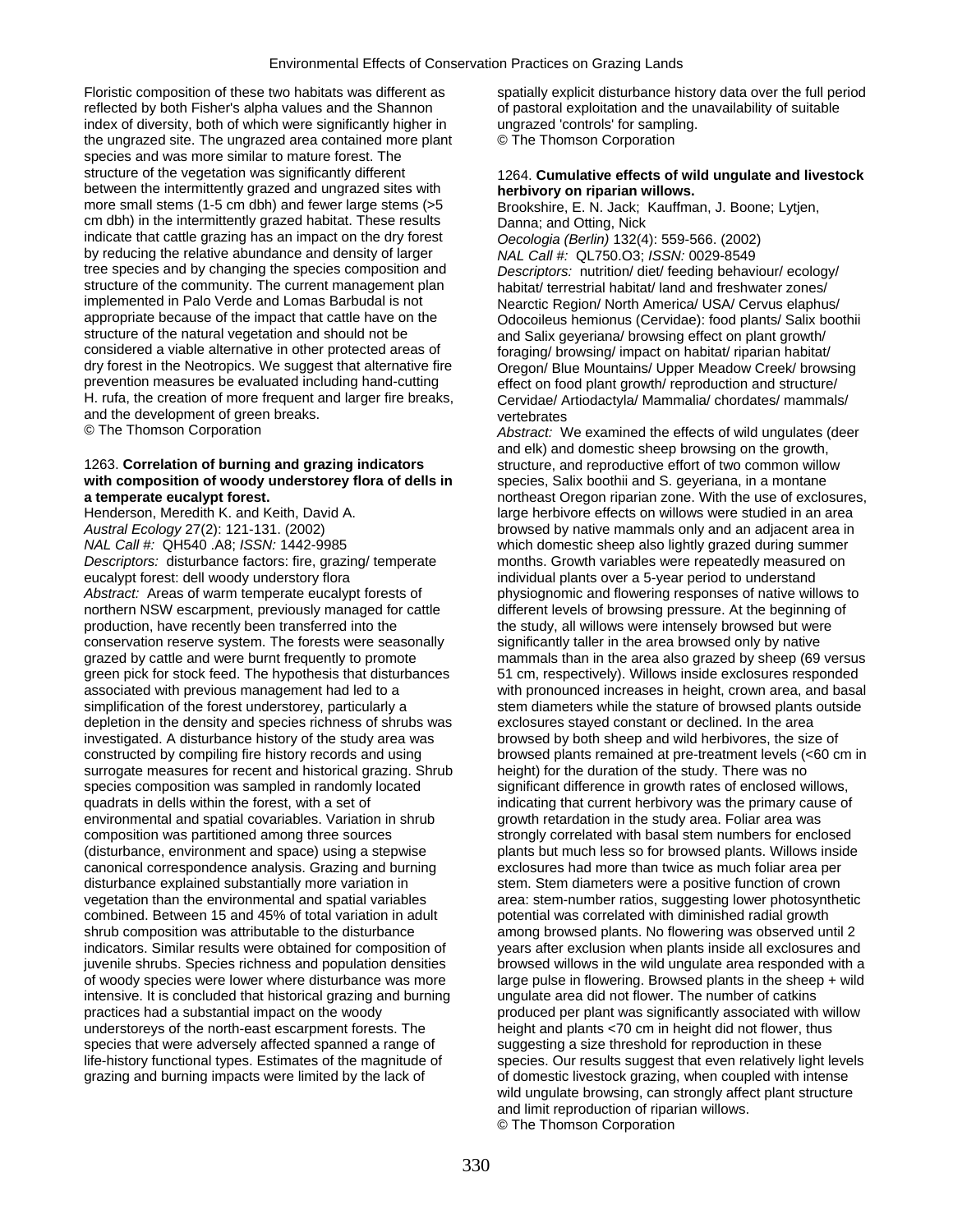### 1265. **Effect of grazing management and fertilizer** Seedling survival was approximately 50% in (1) after 4 **application on vegetation and soil properties of a moist** years, but there were no surviving seedlings with free **temperate forest range in Siran Valley (Mansehra),** access to cattle. Elevation in general did not account for **NWFP. NWFP. variation in survival. Seedling growth was poor during the 4**

**Descriptors:** bulk density/ forage production/ Northwest discussed. Frontier Province/ plant cover/ soil infiltration rate/ trampling © The Thomson Corporation *Abstract:* Uncontrolled heavy grazing in blanks of moist temperate forests of the mountaineous tract of NWFP is a 1267. **Effect of summer cattle grazing on aspen stem** common practice of the local and nomad livestock herders. **injury, mortality and growth.** common practice of the local and nomad livestock herders. These blanks have been created as a result of compaction Dockrill, C. W. M.; Blenis, P. V.; Bailey, A. W.; and and trampling by livestock. This study was carried out in  $\mu$  King, J. R. two blanks in moist temperate forest range at Kund, *Forestry Chronicle* 80(2): 257-261. (2004) Manschra during June. 1989 and was maintained for 5 *NAL Call #:* 99.8 F7623; *ISSN:* 0015-7546<br>
years. It study aimed at investigating the effects of grazing *Descriptors:* browsing/cattle husbandry/ de years. It study aimed at investigating the effects of grazing *Descriptors:* browsing/ cattle husbandry/ density/ foraging/ production, cover percent. soil protective cover, soil regeneration/ trampling<br>infiltration rate and soil bulk density. Three major and the abstract: Conflicts may infiltration rate and soil bulk density. Three major *Abstract:* Conflicts may arise between cattle and aspen<br>treatments namely; one clipping (no grazing), two clippings (Populus tremuloides) fibre production if both occ treatments namely; one clipping (no grazing), two clippings (Populus tremuloides) fibre production if both occur on the<br>(simulated rotational grazing) and conventional grazing same landbase. The effect of cattle on aspen r (simulated rotational grazing) and conventional grazing same landbase. The effect of cattle on aspen regeneration<br>(continuous seasonal grazing) were applied randomly in 3 was evaluated in Alberta (Canada) by determining th plots of 10 times 10 meter size. Similarly, three sub plots of effect of four treatments (No grazing, June-only grazing, 10 times 5 meters size were fertilized with single dose of July-only grazing and continuous June-July 10 times 5 meters size were fertilized with single dose of July-only grazing and continuous June-July grazing) on five<br>NPK (1:2:2) at the rate of 100 Kg N + 200 Kg P + 200 Kg K variables (aspen height and density, percenta NPK (1:2:2) at the rate of 100 Kg N + 200 Kg P + 200 Kg K variables (aspen height and density, percentage of aspen<br>per ha. in split plot design. Ten permanent sample plots of trampled, foraged and dead). Continuous June-Ju per ha. in split plot design. Ten permanent sample plots of trampled, foraged and dead). Continuous June-July grazing<br>1 times 1 meter size (Braun-Blanquet's method) in each impeded aspen regeneration relative to the contro 1 times 1 meter size (Braun-Blanquet's method) in each impeded aspen regeneration relative to the control. The<br>sub plot were established for estimation of forage expansion effect of cattle on aspen mortality was likely ind sub plot were established for estimation of forage effect of cattle on aspen mortality was likely indirect, rather<br>production by clipping method, cover percentage and effect of cattle on aspen mortality was likely indirect production by clipping method, cover percentage and than a consequence of foraging and trampling. Reducing<br>percentage soil protective cover. The study revealed 2.3 stocking levels or delaying cattle grazing may be necessa percentage soil protective cover. The study revealed 2.3 stocking levels or delaying cattle grazing may be necessary<br>times improvement in forage production at present the store of the adverse effect of cattle grazing on as production level through protection (zero grazing) and regeneration. fertilizer application. The percentage vegetation cover  $\bullet$  CAB International/CABI Publishing percentage and soil protective cover have also shown manyfold increase in the treated plots. Further the study 1268. **Effects of cattle and deer on regenerating mixed**<br>
revealed appreciably higher soil porosity through decrease **conifer clearcuts.**<br>  $\frac{1}{265}$  and Bartolome

## 1266. **Effect of grazing on restoration of endemic dwarf** This citation is from AGRICOLA. **pine (Pinus culminicola Andresen et Beaman)**

Rafique, Sardar Mohammad Theorem is a vears, which implies that seedlings remain susceptible to *Pakistan Journal of Forestry* 44(1): 20-29. (1994) grazing and trampling by cattle and small mammals. The *NAL Call #:* 99.8 P17; *ISSN:* 0030-9818 implications for a large-scale restoration program are

grazing/ growth/ injuries/ mortality/ plant height/

was evaluated in Alberta (Canada) by determining the to reduce the adverse effect of cattle grazing on aspen

in soil bulk density and increase in water intake capacity<br>
(infiltration rate) with grazing management and application<br>
of fertilizer.<br>
The Thomson Corporation<br>
Corporation<br>
Of the Call #: 60.18 J82; ISSN: 0022-409X<br>
http http://jrm.library.arizona.edu/data/1983/362/33kosc.pdf *Descriptors:* California

# **populations in northeastern Mexico. 1269. Effects of cattle grazing on woodlands in central <br>Jimenez, Javier; Jurado, Enrique; Aguirre, Oscar; and <b>Iowa. Iowa. Iowa. Interpretational Literation** Mahay Cathy

Estrada, Eduardo<br>
Restoration Ecology 13(1): 103-107. (2005)<br>
NAL Call #: QH541.15.R45R515; ISSN: 1061-2971<br>
Descriptors: grazing<br>
Abstract: A pilot experiment designed to test the effect of<br>
Abstract: A pilot experiment d

Abstract: A pilot experiment designed to test the effect of<br>
cattle, small mammals, and elevation on the success of<br>
reforestation of an endemic dwarf pine species in<br>
the result of success of<br>
reforestation of an endemic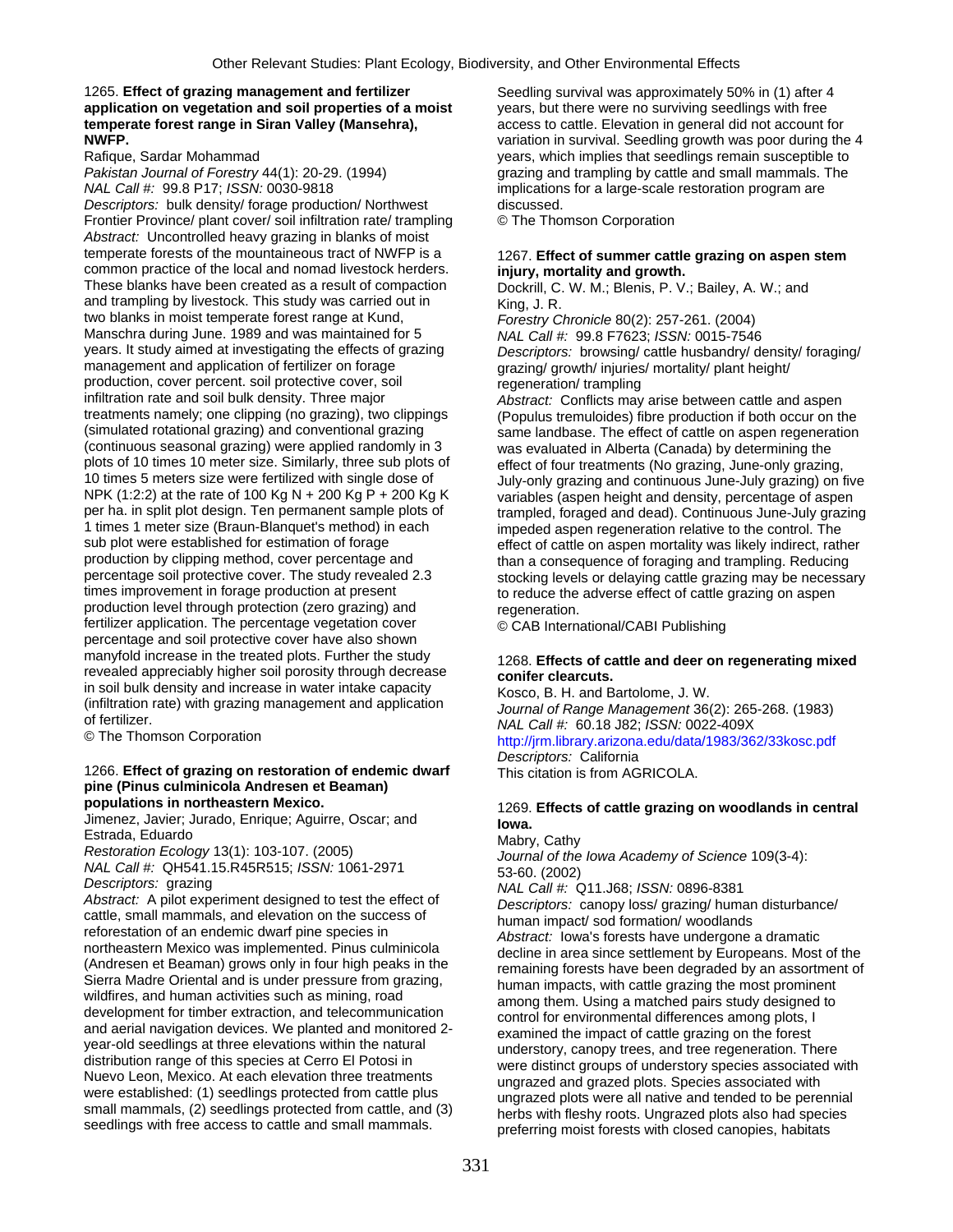lacking human disturbance, and with ranges restricted to plots. An indirect ordination of these plots showed that the eastern United States. In contrast, 30% of species section is species composition was primarily determined by associated with grazed plots were exotic, and the species successional stage and agricultural disturbance. In forest associated with these sites were more likely to be annuals, plots (ordinated separately) where the widest range of have fibrous roots, occur in a wide variety of habitats, and former and current grazing intensities had occurred, have a cosmopolitan distribution. There were fewer evidence of grazing history, soil phosphorus and vegetation seedlings found in grazed compared to ungrazed woods, height correlated negatively with the strongest ordination and for canopy trees and seedlings, there was evidence for axis. Least grazed forest plots had fewer tree seedlings and species specific responses to grazing. Woods that have saplings than more intensively grazed plots. This may be been grazed, but not to the point of canopy loss and sod due to the increase in Mimulopsis alpina (Acanthaceae) in formation, are representative of the majority of the less grazed forest where tree regeneration might otherwise remaining woods in Iowa; thus, the results of this study are be more advanced. Tree seedlings and saplings were relevant to understanding the dynamics of Iowa forests and uncommon in the forest, rarely exceeding 30 cm in height to developing plans for their restoration. The same of the and there was no tree understorey. Although grazing is

## 1270. **The effects of domestic livestock exclosure on** grasslands, long-term effects on montane forest **broadleaved woodland regeneration in three Scottish <b>communities represent** communities menture park in the const<br> **Example in the constant of the constant of the constant in the constant of the constant of the constant o environmentally sensitive areas. environmentally sensitive areas. now are all in the management. hereafted hereafter hereafter hereafter hereafter hereafter hereafter hereafter hereafter hereafter**

Henderson, D. J.; Nolan, A. J.; Madden, S.; and Still, M. J. *Scottish Forestry* 51(1): 6-14. (1997)

*Descriptors:* effects/ livestock/ protection of forests/ nature Dennis, Ann conservation/ broadleaves/ forest trees/ browsing damage/ In: Conservation in highly fragmented landscapes/ wild animals/ climate/ seed production/ environmental Schwartz, Mark W. protection/ vegetation types/ woodlands/ grazing/ New York: Chapman and Hall, 1997; pp. 313-341. natural regeneration *Notes:* ISBN 0412070316

*Abstract:* The effects of stock exclosure on seedling and *NAL Call #:* QH76.5.M53C66 1997 sapling numbers and sapling heights in broadleaved *Descriptors:* forest habitats/ livestock grazing effects/ long woodlands of the Breadalbane and Loch Lomond (Central term conservation/ book chapter Highlands) and Stewartry (Dumfries and Galloway) © The Thomson Corporation Environmentally Sensitive Areas (ESAs) between 1989 and 1993 are described. Seedling and sapling numbers 1273. **Effects of livestock grazing on stand dynamics**  generally increased both in woods where domestic **and soils in upland forests of the interior west.**  livestock were excluded within the ESAs and at control Belsky, A. Joy and Blumenthal, Dana M. sites grazed by domestic livestock without the ESAs, *Conservation Biology* 11(2): 315-327. (1997) indicating that the sites may be more strongly influenced by *NAL Call #:* QH75.A1C5; *ISSN:* 0888-8892 natural variations of climate and seed production than by http://www.onda.org/library/papers/standdynamics.pdf<br>stock exclosure. Apart from a few woods within the process of pescriptors: pine (Coniferonsida)/ gymnosperms/ stock exclosure. Apart from a few woods within the *Descriptors:* pine (Coniferopsida)/ gymnosperms/ plants/ Breadalbane ESA, saplings showed only small annual spermatophytes/ vascular plants/ conservation/ livestock<br>height increments, suggesting that wild herbivore browsing arazing/ mixed conifer forests/ soil erosion/ species height increments, suggesting that wild herbivore browsing grazing/ mixed conifer forests/ soil erosion/ species<br>was maintaining the suppression of sapling growth in the composition/ stand dynamics/ upland forests/ Wester was maintaining the suppression of sapling growth in the composition/ stand dynamics/ upland forests/ Western USA<br>absence of domestic herbivores. In the Breadalbane and *Abstract:* Many ponderosa pine and mixed-conifer for Loch Lomond ESAs, the heights of ground vegetation strata of the western, interior United States have undergone (grasses, forbs and mosses) were greater in 1993 where substantial structural and compositional changes since<br>stock had been exclosed for 2-4 yr than on similar adjacent settlement of the West by Euro-Americans. Historical stock had been exclosed for 2-4 yr than on similar adjacent settlement of the West by Euro-Americans. Historically,<br>areas where domestic stock continued to graze. It is argued these forests consisted of widely spaced fireareas where domestic stock continued to graze. It is argued these forests consisted of widely spaced, fire-tolerant trees<br>that individual site assessments are required for the starting underlain by dense grass swards. Over that individual site assessments are required for the underlain by dense grass swards. Over the last 100 years<br>formulation of appropriate site-specific management plans they have developed into dense stands consisting of m to promote successful broadleaved woodland regeneration. fire-sensitive and disease-susceptible species. These<br>© CAB International/CABI Publishing example of the changes, sometimes referred to as a decline in 'forest

## 1271. **Effects of grazing and cultivation on forest plant** suppression of low-intensity fires (which formerly reduced

*NAL Call #:* 409.6 Ea7; *ISSN:* 0141-6707 although it may be as important as the other two factors. *Descriptors:* agricultural disturbance/ cultivation/ forest Livestock alter forest dynamics by (1) reducing the biomass plant community/ grazing/ land use/ species composition and density of understory grasses and sedges, which Abstract: Plant communities in the montane forest of otherwise outcompete conifer seedlings and prevent dense Mount Elgon National Park were studied in order to asses tree recruitment, and (2) reducing the abundance of fine the impact of grazing and cultivation on species fuels, which formerly carried low-intensity fires through composition. Present and former land uses, tree, shrub and forests. Grazing by domestic livestock has thereby herb species, soil properties and the percentage cover and contributed to increasingly dense western forests and to height of trees, shrubs and herbs were determined in 40 changes in tree species composition. In addition, exclosure

© The Thomson Corporation important for preserving species diversity in Mount Elgon National Park through the maintenance of species-rich

## *NAL Call #:* 99.8 SCO3; *ISSN:* 0036-9217 1272. **Effects of livestock grazing on forest habitats.**

Abstract: Many ponderosa pine and mixed-conifer forests they have developed into dense stands consisting of more changes, sometimes referred to as a decline in 'forest health,' have been attributed primarily to two factors: active **communities in Mount Elgon National Park, Uganda.** tree recruitment, especially of fire-sensitive, shade-tolerant Reed, Mark S. and Clokie, Martha R. J. Supervention of the species), and selective logging of larger, more fire-tolerant African Journal of Ecology 38(2): 154-162. (2000) The species. A third factor, livestock grazing, is *trees. A third factor, livestock grazing, is seldom discussed,*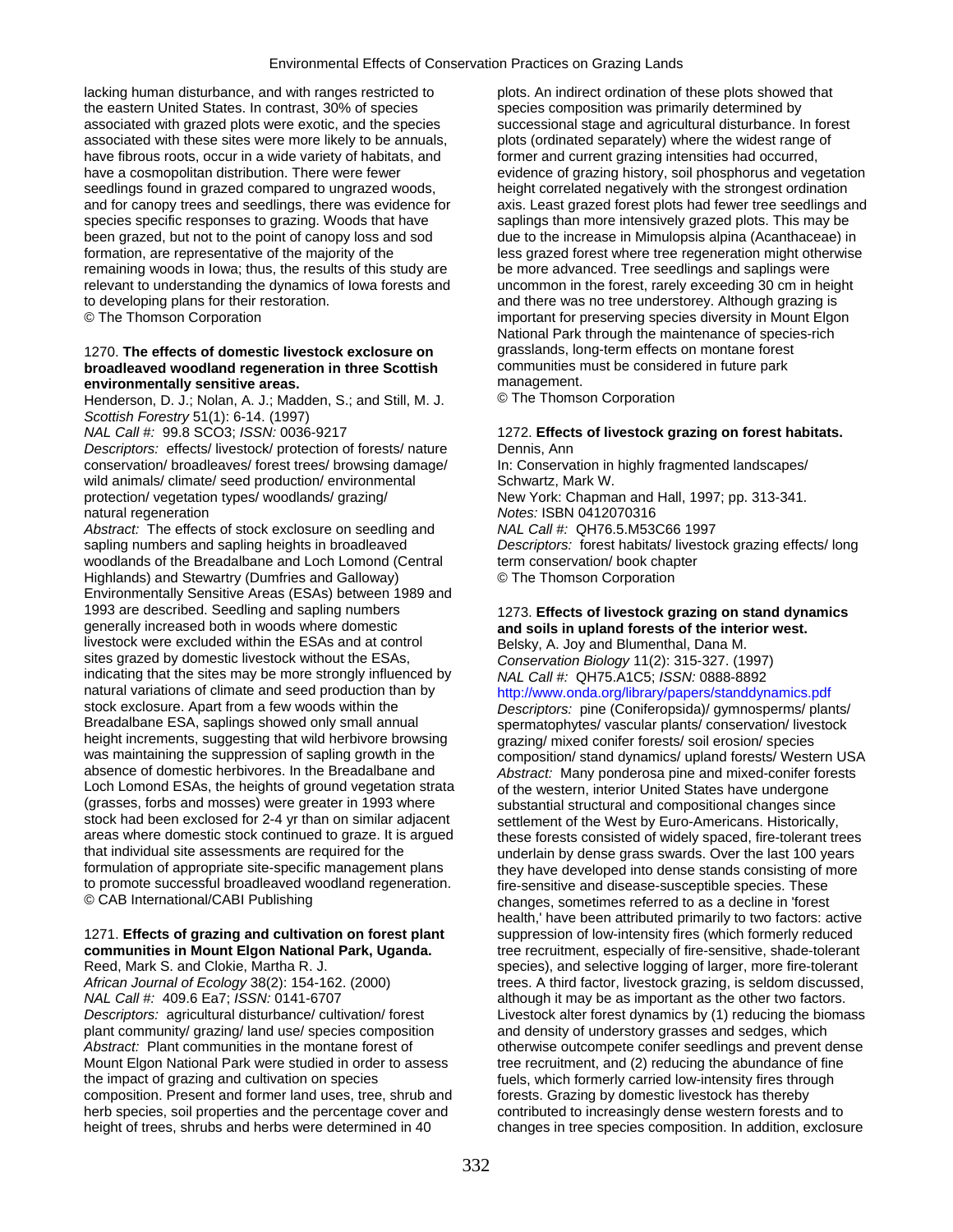studies have shown that livestock alter ecosystem stands in the western United States. An evaluation of litter, disturbing and compacting soils, reducing water **understanding of the context in which grazing occurred.** infiltration rates, and increasing soil erosion. Context should include timing of grazing, duration of

# recruitment along the Upper Missouri River, Montana.

*NAL Call #:* QH75.A1W47; *ISSN:* 0277-5212 convergence of fire, climate, and grazing factors that wer<br>Descriptors: rivers/ cottonwood trees/ riparian vegetation/ unique to that time. During that time period, substantially *Descriptors:* rivers/ cottonwood trees/ riparian vegetation/ seedlings/ grazing/ mortality/ geomorphology/ livestock/ fewer low-intensity ground fires (those that thinned dense<br>disturbance/ recruitment/ streams (in natural channels)/ stands of younger trees) were the result of reduc disturbance/ recruitment/ streams (in natural channels)/ stands of younger trees) were the result of reduced fine<br>plants (see also aquatic macrophytes)/ death/ livestock fuels (grazing), a substantial reduction in fires in (see also individual animals)/ USA, Montana, Missouri R./

Abstract: The disturbance patches most suitable for **occurred during the early 1900s.** Exceptionally heavy, Abstract: The disturbance patches most suitable for our occurred during the early 1900s. Exceptionally heavy,  $\epsilon$ seedling establishment of pioneer riparian trees are also unregulated, unmanaged grazing by very large numbers<br>subject to future disturbances that produce bigh seedling borses, cattle, and sheep during the late nineteenth subject to future disturbances that produce high seedling horses, cattle, and sheep during the late nineteenth and<br>mortality We are monitoring plains cottonwood seedling early twentieth centuries occurred in most of the U. mortality. We are monitoring plains cottonwood seedling early twentieth centuries occurred in most of the U.S. Wes<br>The stablishment and mortality along the Wild and Scenic and beginning earlier in portions of the Southwest establishment and mortality along the Wild and Scenic reach of the Missouri River upstream of Fort Peck livestock numbers on public lands are substantially lower<br>Reservoir, Montana at four sites subject to livestock grazing than they were during this time and grazing is gener Reservoir, Montana at four sites subject to livestock grazing and four paired, ungrazed exclosures. New seedlings at managed. Grazing then and grazing now are not the same.<br>these sites were largely restricted to surfaces inundated by  $\bullet$  CAB International/CABI Publishing these sites were largely restricted to surfaces inundated by spring and summer flows. Winter ice drives and livestock grazing are important mortality factors along the study 1276. **Grazing animals as weed control agents.**  reach. Livestock grazing reduced seedling densities, Popay, Ian and Field, Roger although the position of these seedlings in normal flow *Weed Technology* 10(1): 217-231. (Mar. 1996) years means it is unlikely that they will survive future *NAL Call #:* SB610.W39; *ISSN:* 0890-037X disturbance. Average values of the maximum density *Descriptors:* agriculture/ agronomy/ forestry/ grazing/ pest parameter of a Gaussian curve of seedling distribution assessment, control, and management/ weed control along a hydraulic gradient of inundating discharge were 30 *Abstract:* Literature on the effectiveness of grazing animals and 114 seedlings/m super(2) on ungrazed sites in 1996 (especially cattle, goats, and sheep) in controlling weeds is and 1997, compared to 19 and 18 seedlings/m super(2) for reviewed. Availability of animals and the ability to fence grazed sites. Water-surface elevations produced by ice them onto or off weed infestations are essential. Weeds of corresponded to inundating discharges of 1,670 to 4,580 m weeds of arable crops, forestry, and waste places are super(3)/s. No existing trees at the study sites occurred at sometimes amenable to control by grazing animals. inundating discharges below 1,625 m super(3)/s. Seedlings Although grazing animals themselves often cause weed established as a result of maximum summer flows of 827 problems in pasture, adjusting grazing timing or intensity or and 1,201 m super(3)/s in 1996 and 1997 were all below both can sometimes redress the balance. Increasing sheep the elevation of the 10-year return flow of 1,495 m or cattle stocking rates prevents animals from grazing super(3)/s. Recruitment of plains cottonwood trees along selectively and can help control some weeds. Adjusting this reach of the Missouri River is strongly dependent on grazing pressure can also improve the growth of desirable infrequent high flows that position moist, bare disturbed pasture species so that these are more competitive and patches high enough for seedlings to establish and survive able to resist invasion of annual or biennial weeds. subsequent flooding and ice scour, in contrast to other Introducing a different class of stock, like sheep into a cattle reaches and streams where hydrogeomophic processes of system or goats into a sheep system can control many channel meandering and narrowing produce different weeds. Goats are capable of browsing on and controlling patterns of disturbance patches. The spiny or poisonous brush weeds, including gorse and

## 1275. **Forest stand dynamics and livestock grazing in** crops and forestry. **historical context.**  $\bullet$  **C** The Thomson Corporation

## Borman, M. M.

*Conservation Biology* 19(5): 1658-1662. (2005) 1277. **Grazing impacts on spatial distribution of soil**  *NAL Call #:* QH75.A1C5; *ISSN:* 0888-8892 **and herbaceous characteristics in an Australian**  *Descriptors:* climate/ environmental impact/ fire **tropical woodland.**  suppression/ forest fires/ forest health/ forest plantations/ Northup, B. K.; Brown, J. R.; and Ash, A. J. grazing/ grazing intensity/ grazing systems/ grazing time/ *Agroforestry Systems* 65(2): 137-150. (2005) history/ livestock/ logging *NAL Call #:* SD387 .M8A3; *ISSN:* 0167-4366

*Abstract:* Livestock grazing has been implicated as a *Descriptors:* tropical forests/ woodlands/ grazing/ spatial cause of the unhealthy condition of ponderosa pine forest variation/ silvopastoral systems/ soil chemistry/ forage

processes by reducing the cover of herbaceous plants and livestock grazing impacts on natural resources requires an © The Thomson Corporation grazing, intensity of grazing, and species of grazing animal. Historical context, when and under what circumstances 1274. **Fluvial disturbance patches and cottonwood** grazing occurred, is also an important consideration. Many Auble, G. T. and Scott, M. L. **Constructions** desirable forest health conditions of today originated in the *Wetlands* 18(4): 546-556. (1998)<br>*NAL Call #:* OH75 A1W47: *ISSN:* 0277-5212<br>MAL Call #: OH75 A1W47: *ISSN:* 0277-5212 plants (see also aquatic macrophytes)/ death/ livestock fuels (grazing), a substantial reduction in fires initiated by<br>(see also individual animals)/ USA Montana Missouri R / [[[[[[[[[[[[[[[]]]]]] Native Americans, and eff fluvial/ cottonwood trees/ seedlings<br>Abstract: The disturbance patches most suitable for executive occurred during the early 1900s. Exceptionally heavy,

drives and damming in the severe winter of 1995-1996 pastures are the most suitable subjects for control, although © CSA poison ivy, without suffering adverse effects. Examples are given of the use of grazing animals for weed control in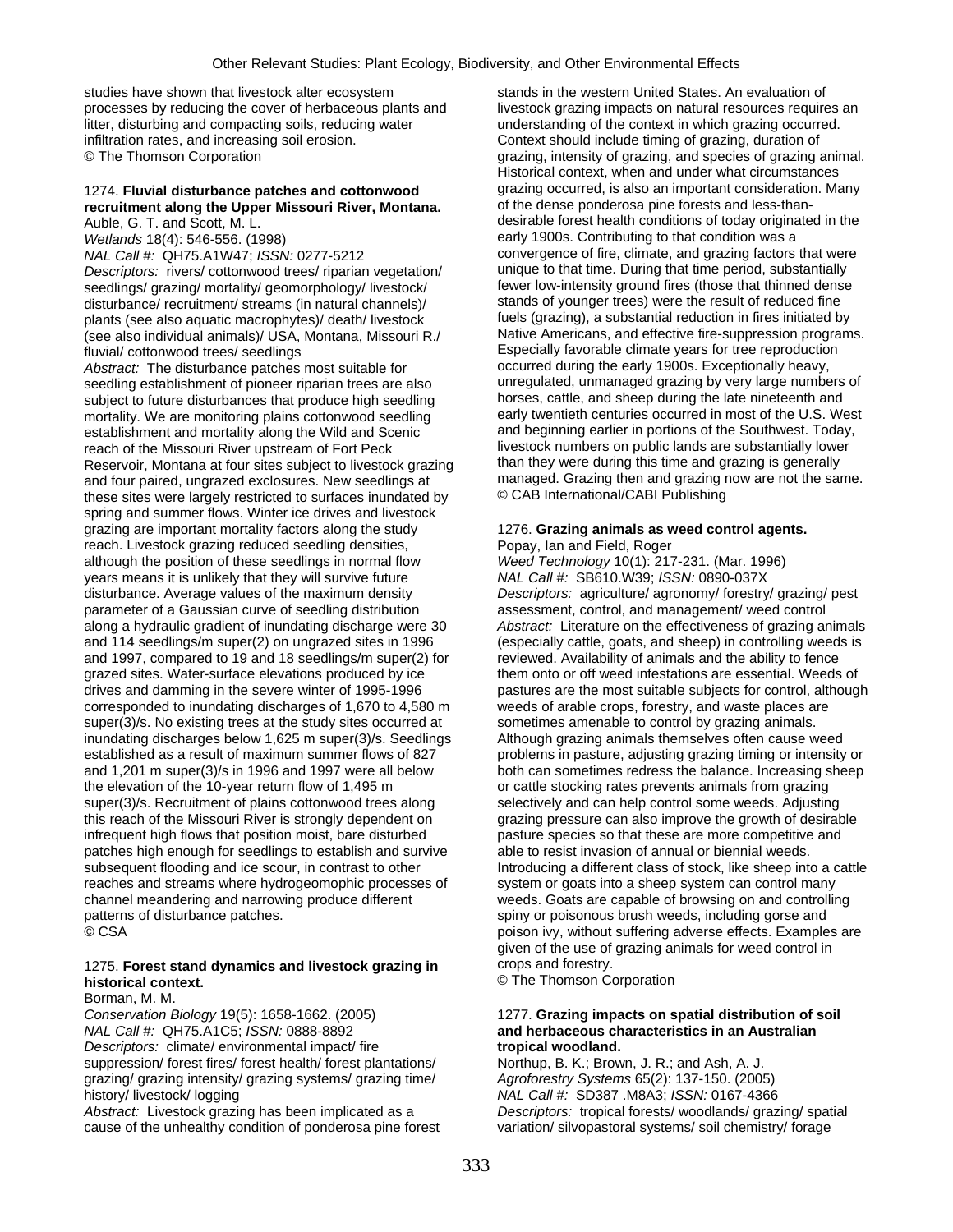grasses/ soil-plant interactions/ soil fertility/ nitrogen/ higher in thinned forests than in artificially-regenerated carbon/ soil organic matter/ forage/ grazing management/ clearcuts. Despite a modest short-term decline in this<br>plant communities/ Queensland differential, indicating a partial recovery of the clearcut This citation is from AGRICOLA. This citation is from AGRICOLA.

*Outlook on Agriculture* 33(2): 93-100. (June 2004) *Descriptors:* grazing/ ruminants/ ruminant nutrition/ maintained maintained and local pine ecosystems are to be to be a sustained. sustainable agriculture/ soil nutrient balance/ range sustained.<br>management/ for ane/ digestibility subset of the subset of this citation is from Treesearch. management/ forage/ digestibility This citation is from AGRICOLA.

## **seedling growth. Douglas fir/ninebark habitat type. Douglas fir/ninebark habitat type.**

Albany, Calif.: Pacific Southwest Research Station; *Journal of Range Management* 37(2): 104<br>Research Paper PSW-RP-223, 1995, 11 p. (*NAL Call #: 60.18 J82; ISSN: 0022-409X* Research Paper PSW-RP-223, 1995. 11 p. *NAL Call #:* A99.9 F7652P<br>*Descriptors:* Pinus ponderosa/seedlings/seedling growth/ *Descriptors:* Idaho *Descriptors:* Pinus ponderosa/ seedlings/ seedling growth/ *Descriptors:* Idaho grazing/ cattle/ artificial regeneration/ national forests/ California

## 1280. **Influence of deer, cattle grazing and timber (jarrah) woodland remnants.**<br> **harvest on plant species diversity in a longleaf pine** Pettit, N. E. and Froend, R. H. harvest on plant species diversity in a longleaf pine

Brockway, Dale G. and Lewis, Clifford E. *NAL Call #:* QH540 .A8; *ISSN:* 1442-9985 *Forest Ecology and Management* 175: 49-69. (2003)

*Abstract:* Despite a recent slowing in the negative historical composition of Eucalyptus marginata Donn (jarrah) trend, losses of naturally-regenerated longleaf pine forests currently continue, largely as a result of conversion to intensive livestock grazing. In remnants of native woodland<br>
plantations of faster growing pine species. Comparing the left after agricultural clearing, which have b plantations of faster growing pine species. Comparing the left after agricultural clearing, which have been subjected<br>impacts of type conversion with silvicultural approaches livestock grazing, comparisons were made betwee impacts of type conversion with silvicultural approaches livestock grazing, comparisons were made between the<br>that maintain longleaf pine and ascertaining their interaction floristics of fenced exclosure plots and open plo that maintain longleaf pine and ascertaining their interaction floristics of fenced exclosure plots and open plots that<br>with the influence of other resource management practices. Continued to be grazed. The vegetation in n with the influence of other resource management practices, continued to be grazed. The vegetation in nearby remnants,<br>such as grazing, on plant species diversity are essential in which had not been subjected to livestock g such as grazing, on plant species diversity are essential in which had not been subjected to livestock grazing, was discerning the effects of these activities on the long-term surveyed. An initial increase in annual exotic discerning the effects of these activities on the long-term surveyed. An initial increase in annual exotic pasture<br>sustainability of these ecosystems. A flatwoods longleaf species after grazing relief was only temporary an sustainability of these ecosystems. A flatwoods longleaf species after grazing relief was only temporary and highlenic patterns,<br>influenced by fluctuations in annual climatic patterns, pine bluestem ecosystem, which naturally regenerated influenced by fluctuations in annual climatic patterns,<br>
following timber harvest during the early 20th century, on particularly rainfall distribution and abundance. Sub following timber harvest during the early 20th century, on particularly rainfall distribution and abundance. Subsequentle reconting the coastal plain of southern Alabama was thinned to a the coastal plain of southern Alabama was thinned to a years saw a decrease in exotic annuals in exclosure plo<br>
residual basal area of 17 m2/ha or clearcut windrowed and and an increase in native perennials, in a trend tow residual basal area of 17 m2/ha or clearcut, windrowed and an increase in native perennials, in a trend towards<br>planted with slash pine (Pinus elliottii) seedlings in 1972 becoming more floristically similar to the ungraze planted with slash pine (Pinus elliottii) seedlings in 1972 becoming more floristically similar to the ungrazed sites<br>And then fenced in 1977 to differentially exclude grazing by Germination of overstorey species was obser and then fenced in 1977 to differentially exclude grazing by Germination of overstorey species was observed in the<br>deer and cattle. Neither grazing by deer alone nor deer in exclosure plots, however, development of seedlin deer and cattle. Neither grazing by deer alone nor deer in exclosure plots, however, development of seedlings<br>
combination with cattle significantly altered vascular plant saplings was sparse. Results indicate that for jar combination with cattle significantly altered vascular plant saplings was sparse. Results indicate that for jarrah<br>cover or species diversity: however, substantial differences woodland in southwestern Australia, natural re cover or species diversity; however, substantial differences woodland in southwestern Australia, natural regeneration were noted between the understory plant communities in possible after the removal of livestock, with the were noted between the understory plant communities in the thinned forests and clearcut areas. Woody understory (within 6 years) of native species richness to levels similar vegetation steadily increased through time, with woody to those found in ungrazed vegetation. Re-establishment of plant cover in clearcuts (41%) dominated by the tree cover, however, appears to take longer. The floristic plant cover in clearcuts (41%) dominated by the tree cover, however, appears to take longer. The floristic<br>seedlings of Pinus elliottii and Quercus spp, being greater dividinations are described in terms of a nonequilibriu seedlings of Pinus elliottii and Quercus spp. being greater dynamics are described in terms of a nonequilibrium mod<br>than that in thinned forests (31%) which were dominated by Two vegetation states exist, degraded remnants than that in thinned forests (31%) which were dominated by Two vegetation states exist, degraded remnants with an<br>shrubs, principally llex glabra. While grass cover dominated understorey dominated by annual species, and un shrubs, principally Ilex glabra. While grass cover dominated understorey dominated by annual species, and ungraze<br>hy Schizachrium scoparium and Andropogon spp. vegetation with an understorey dominated by perennial by Schizachrium scoparium and Andropogon spp. vegetation with an understorey dominated by perenni<br>remained stable (~81%), the foliar cover of all forbs. shrubs and herbs. The former state is maintained by remained stable (~81%), the foliar cover of all forbs shrubs and herbs. The former state is maintained by<br>declined through time (from 42 to 18%) as woody plant continual heavy grazing by livestock. Upon relief from declined through time (from 42 to 18%) as woody plant continual heavy grazing by livestock. Upon relief from<br>cover increased. Although the overall species richness and grazing, the vegetation undergoes a transition towards cover increased. Although the overall species richness and diversity declined and evenness increased through time, understory species richness and diversity were consistently

differential, indicating a partial recovery of the clearcut between thinned forests and clearcuts persisted for at least 1278. **Grazing management of ruminant animals in** a decade. Whether grazing includes domestic cattle or is **sustainable agriculture.**<br> **DeRamus, H. A. DeRamus, H. A. limited to native ungulates, such as white-tailed deer, we**<br> **DeRamus, H. A. Propose and Secure 2016** recommend that longleaf pine forests not be clearcut and<br>replaced by plantations of other pines, if the ecological *NAL Call #:* 10 Ou8; *ISSN:* 0030-7270 diversity is to be conserved, high quality habitat is to be <br>Descriptors: grazing/ ruminants/ ruminant nutrition/ maintained and longleaf pine ecosystems are to be

## 1281. **Livestock grazing influences on community**  1279. **Grazing on regeneration sites encourages pine structure, fire intensity, and fire frequency within the**

Ratliff, R. D. and Denton, R. G.<br>Albany, Calif.: Pacific Southwest Research Station: Journal of Range Management 37(2): 104-110. (1984)

## This citation is from AGRICOLA. 1282. **Long-term changes in the vegetation after the cessation of livestock grazing in Eucalyptus marginata**

**bluestem ecosystem.** *Austral Ecology* 26(1): 22-31. (2001) *NAL Call #:* SD1.F73; *ISSN:* 0378-1127 regeneration/ vegetation dynamics/ vegetation model<br>http://www.srs.fs.usda.gov/pubs/ja/ja\_brockway024.pdf *Abstract:* This paper documents changes in the floristic [http://www.srs.fs.usda.gov/pubs/ja/ja\\_brockway024.pdf](http://www.srs.fs.usda.gov/pubs/ja/ja_brockway024.pdf) *Abstract:* This paper documents changes in the floridation of Eucalyptus marginata Donn (iarrah)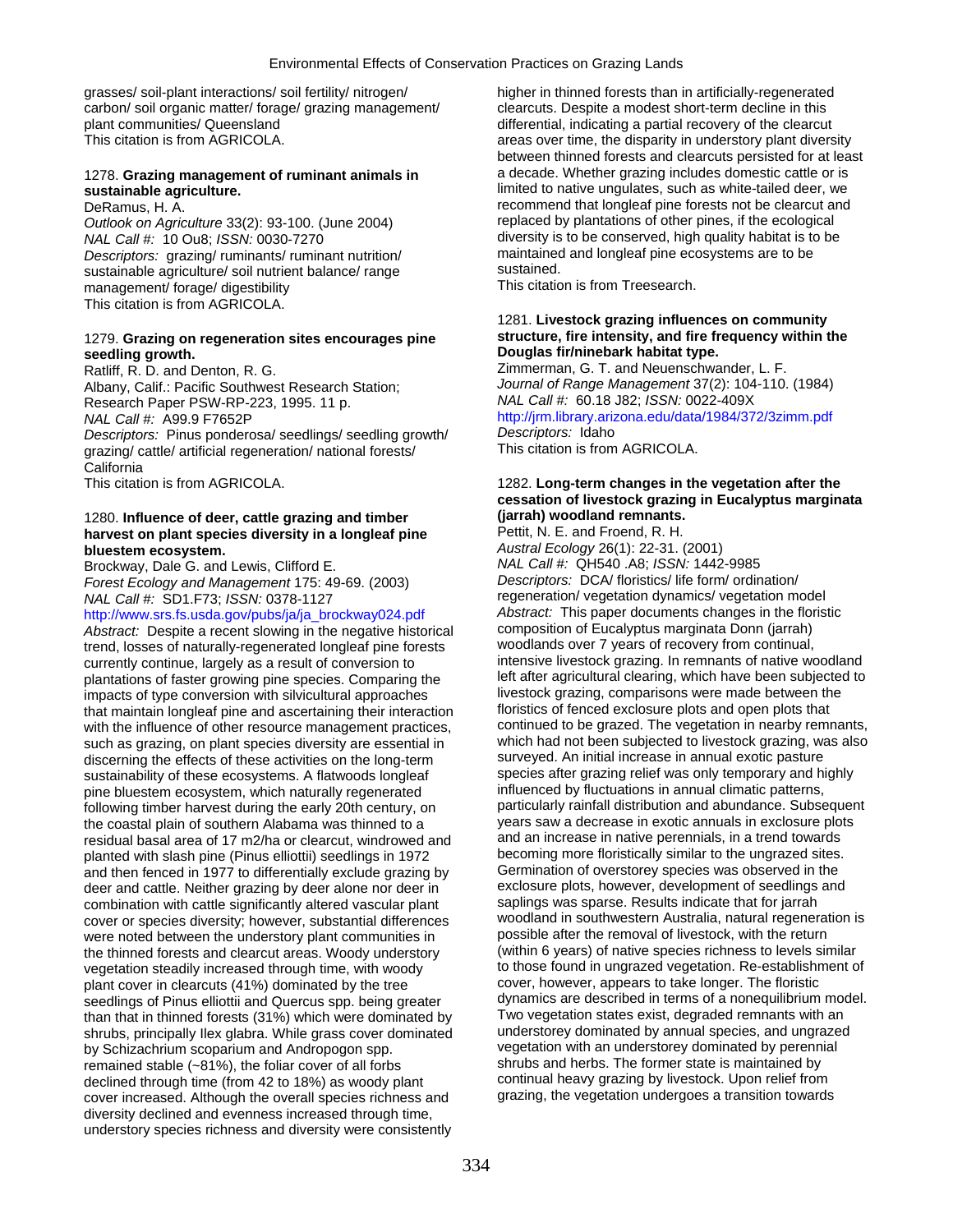vegetation change in the exclosure plots appears to be in the pine-wiregrass vegetation type of north Florida.

## **grazing in Australia.** The state of the state of the state state state were harvested and site prepared by

In: Forest management in Australia. (Held 18 Sep 1987-22 replanted to 1,112 trees/ha in single- and double-row<br>Sep 1987 at Perth, Western Australia, Australia.) McKinnell. configurations. In addition, these sites were ungr Sep 1987 at Perth, Western Australia, Australia.) McKinnell, configurations. In addition, these sites were ungrazed<br>F. H. Hopkins, F. R. and Fox. J. F. D. (eds.) grazed using 3 deferred-rotation systems. Prescribed F. H.; Hopkins, E. R.; and Fox, J. E. D. (eds.) grazed using 3 deferred-rotation systems. Prescribed<br>Chipping Norton, New South Wales, Australia: Surrey burning in the natural stands increased occurrence of most Chipping Norton, New South Wales, Australia: Surrey Beatty and Sons; pp. 364-374; 380 p.; 1991.<br>
Notes: Biennial Conference of the Institute of Foresters of effect on woody plant composition. However, harvesting of *Notes:* Biennial Conference of the Institute of Foresters of Australia pines and double-chopping resulted in the occurrence of *NAL Call #:* SD243.F67; *ISBN:* 0949324361 many new herbaceous species and increased occurrence

Oenema, O.; Velthof, G. L.; Yamulki, S.; and Jarvis, S. C. occurrence of herbaceous species. Both burning and<br>Soil Use and Management 13(4 [supplement]): 288-295 mechanical disturbances initially reduced foliar ground

recovering within 6 yr from treatment, but succession was *Descriptors:* nitrous oxide: emission, greenhouse gas/ somewhat slower on mechanically treated areas. Survival livestock (Mammalia): grazer/ animals/ chordates/ mammals/ nonhuman mammals/ nonhuman vertebrates/ and growth of planted pines were not affected by<br>vertebrates/ agriculture/ climate change/ grazed grassland on did planting configuration affect pine growth. vertebrates/ agriculture/ climate change/ grazed grassland on a nor did planting configuration<br>Abstract: Grazing animals on managed pastures and  $\textcircled{}$  The Thomson Corporation rangelands have been identified recently as significant contributors to the global N|2O budget. This paper 1286. **Quantitative effects of grazing on vegetation and**<br>
summarizes relevant literature data on N|2O emissions soils over a global range of environments. summarizes relevant literature data on N|2O emissions **soils over a global range of environn**<br> **Solls over a global range of environments of the system of the system of the system of the system of the system** from dung, urine and grazed grassland, and provides an Milchunas, D. G. and Lauenroth, W. K.<br>estimate of the contribution of grazing animals to the global *Ecological Monographs* 63(4): 327-366. (1993) estimate of the contribution of grazing animals to the global *Ecological Monographs* 63(4): 327-366. (1993)<br>NICO budget The effects of grazing animals on NICO MAL Call #: 410 Ec72; ISSN: 0012-9615 N|2O budget. The effects of grazing animals on N|2O *NAL Call #:* 410 Ec72; *ISSN:* 0012-9615 emission are brought about by the concentration of herbage *Descriptors:* aboveground net primary production/<br>N in urine and dung patches, and by the compaction of the animal interactions/ productivity/ root biomass/ soil N in urine and dung patches, and by the compaction of the animal interactions/ productivity/ root biom<br>soil due to treading and trampling. The limited amount of animal internts/ statistical analysis management soil due to treading and trampling. The limited amount of nutrients/ statistical analysis management<br>experimental data indicates that 0.1 to 0.7% of the N in Abstract: Multiple regression analyses were performed on experimental data indicates that 0.1 to 0.7% of the N in *Abstract:* Multiple regression analyses were performed o<br>dung and 0.1 to 3.8% of the N in urine is emitted to the a worldwide 236-site data set compiled from studie dung and 0.1 to 3.8% of the N in urine is emitted to the a worldwide 236-site data set compiled from studies that<br>atmosphere as NI2O. There are no pertinent data about the compared species composition, aboveground net prim atmosphere as N|2O. There are no pertinent data about the compared species composition, aboveground net prim<br>effects of compaction by treading cattle on N|2O emission production (ANPP), root biomass, and soil nutrients of effects of compaction by treading cattle on N|2O emission production (ANPP), root biomass, and soil nutrients of<br>
yet, Integral effects of grazing animals have been obtained grazed vs. protected, ungrazed sites. The object yet. Integral effects of grazing animals have been obtained grazed vs. protected, ungrazed sites. The objective<br>by comparing grazed pastures with mown-only grassland. The quantitatively assess factors relating to different amount of N excreted by grazing animals in dung and urine, bey question in this assessment was: Do empirically based,<br>
range from 0.2 to 9.9%, with an overall mean of 2%. Using broad-scale relationships correspond to ecolo range from 0.2 to 9.9%, with an overall mean of 2%. Using broad-scale relationships correspond to ecological theories<br>this emission factor and data statistics from EAO for or of plant-animal interactions and conceptual fra this emission factor and data statistics from FAO for only of plant-animal interactions and conceptual frameworks<br>numbers of animals, the global contribution of grazing numbers of animals, the global contribution of grazing management of the world's grazing lands? Changes in<br>Animals was estimated at 1.55 To NI2O-N per vear. This is species composition with grazing were primarily a functio animals was estimated at 1.55 Tg N|2O-N per year. This is slightly more than 10% of the global budget.  $\overline{a}$  of ANPP and the evolutionary history of grazing of the site, © The Thomson Corporation With Level of consumption third in importance. Changes in

floristic similarity to ungrazed vegetation. After 6 years, management systems were tested on a wet-flatwoods site continuing and therefore it is still in transition.<br>
© 2006 Elsevier B.V. All rights reserved. 
Sover of woody species were determined in natural strands cover of woody species were determined in natural strands of 50-year-old slash and longleaf pine (Pinus elliotti 1283. **Management of forests combining pines and** Englem. and P. palustris Mill.) and compared to similar Moore, R.<br>In: Forest management in Australia. (Held 18 Sep 1987-22 replanted to 1,112 trees/ha in single- and double-row *Descriptors:* tree growth/ easy access/ pasturage/ of most initially present. Pineland threeawn (Aristida stricta resource utilization **Michamatic Contract Contract Contract Contract Contract Contract Contract Contract Contract Contract Contract Contract Contract Contract Contract Contract Contract Contract Contract Contract Contract** © The Thomson Corporation with intensive site disturbance. Six years after disturbance, most herbaceous species were declining in occurrence. 1284. **Nitrous oxide emissions from grazed grassland.** Grazing or growth of replanted pines had little influence on 1284. **Nitrous oxide emissions from grazed grassland.** Grazing or growth of replanted pines had little inf Soil Use and Management 13(4 [supplement]): 288-295.<br>
(1997)<br>
MAL Call #: S590.S68; ISSN: 0266-0032<br>
NAL Call #: S590.S68; ISSN: 0266-0032<br>
NAL Call #: S590.S68; ISSN: 0266-0032<br>
Pescriptors: pitrous oxide: emission greenb

by comparing grazed pastures with mown-only grassland. Guantitatively assess factors relating to differential<br>Grazing derived emissions, expressed as per cent of the sensitivities of ecosystems to grazing by large herbi Grazing derived emissions, expressed as per cent of the sensitivities of ecosystems to grazing by large herbivores. A<br>Amount of N excreted by grazing animals in dung and urine key question in this assessment was: Do empiri species composition increased with increasing productivity 1285. Plant responses to pine management and<br>
deferred-rotation grazing in north Florida.<br>
Lewis, C. E.; Tanner, G. W.; and Terry, W. S.<br>
Journal of Range Management 41(6): 460-465. (1988)<br>
NAL Call #: 60.18 J82; ISSN: 002 <http://jrm.library.arizona.edu/data/1988/416/2lewi.pdf>among studies. Years of protection from grazing was a<br>
Descriptors: Pinus elliottii/ Pinus palustris/ Aristida stricta/<br>
wiregrass/ growth disturbance/ community struc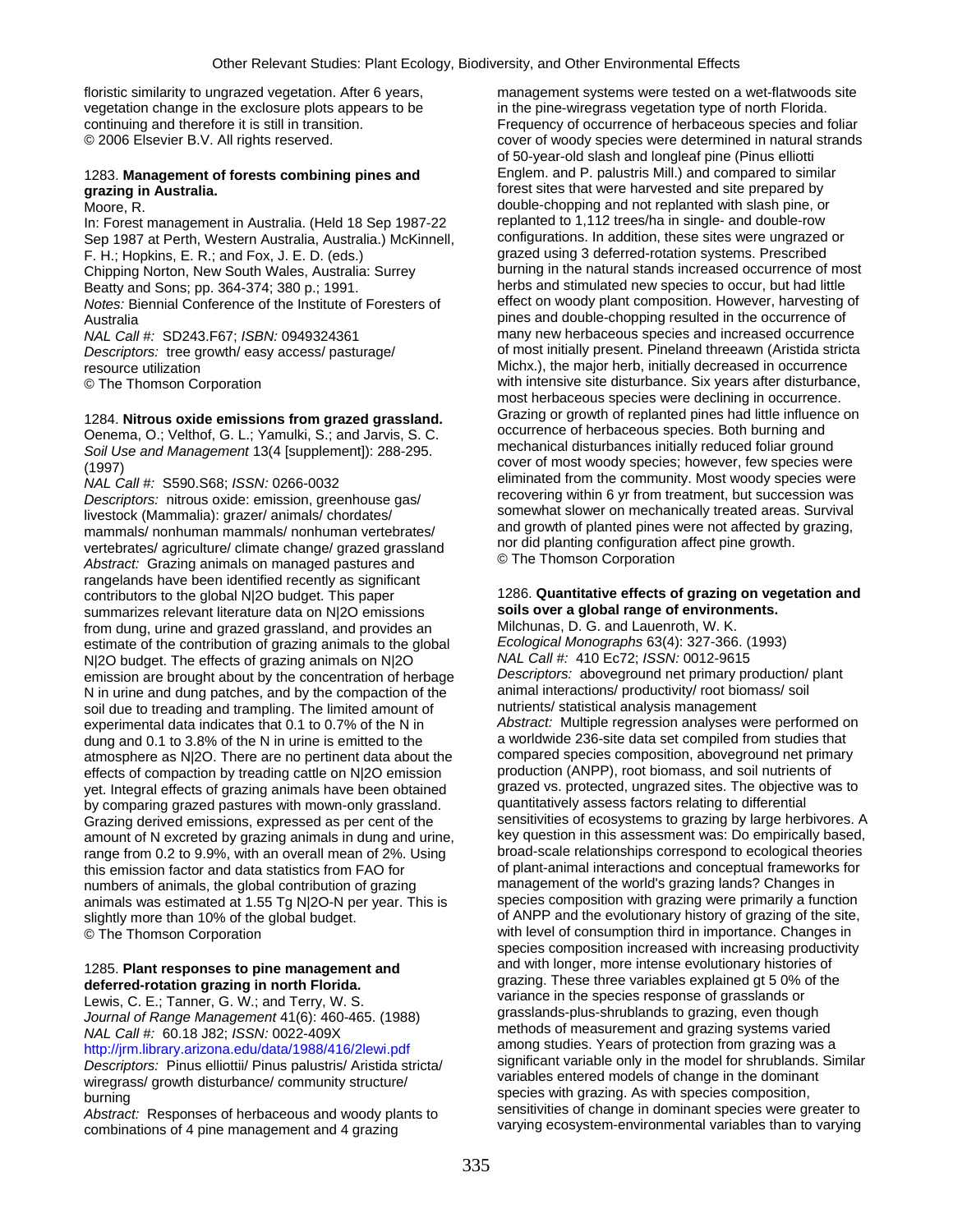grazing variables, from low to high values. Increases of the 1986-1989. Root growth of orchardgrass (Dactylis dominant species under grazing were predicted under glomerata L.), the major understory competing species, some conditions, and decreases were more likely among was quantified in 1988 and 1989 with the root<br>bunch grasses than other life-forms and more likely among periscope/mini-rhizotron technique. Seedling water stress bunch grasses than other life-forms and more likely among perennials than annuals. The response of shrublands was levels during spring and summer were similar in a cattledifferent from that of grasslands, both in terms of species grazed vs. ungrazed area in 1986 through 1988, but in composition and the dominant species. Our analyses summer 1989, water stress was reduced significantly in the support the perception of grazing as a factor in the grazed area. Soil water content was higher in the grazed conversion of grasslands to less desirable shrublands, but area in 1989, especially at the 10-20 cm soil depth. End of also suggest that we may be inadvertently grazing season (July) orchardgrass root growth was reduced 18% shrublands more intensively than grasslands. Percentage and 15% with grazing in 1988 and 1989, respectively. We differences in ANPP between grazed and ungrazed sites conclude that repeated cattle grazing of orchardgrass decreased with increasingly long evolutionary histories of reduced transpirational surface area and root growth<br>grazing and increased with increasing ANPP, levels of sufficiently to increase soil water availability to seed consumption, or years of treatment. Although most effects Thus, prescribed cattle grazing on conifer plantations can of grazing on ANPP were negative, some were not, and the enhance seedling physiological status by acting as a statistical models predicted increases in ANPP with grazing regulator of above- and belowground competition.<br>under conditions of long evolutionary history, low This citation is from AGRICOLA. under conditions of long evolutionary history, low consumption, few years of treatment, and low ANPP for grasslands-plus-shrublands. The data and the models 1288. **Relationship of native and introduced grasses**  $\frac{1}{2}$  support the controversial hypothesis that grazing can<br>**with and without cattle in a young ponderosa pine** increase ANPP in some situations. Similar to species **plantation.**  variables, percentage differences in ANPP between grazed Mcdonald, Philip M. and Fiddler, Gary O. and ungrazed treatments were more sensitive to varying *Western Journal of Applied Forestry* 17(1): 31-36. (2002) ecosystem-environmental variables than to varying grazing *NAL Call #:* SD388.W6; *ISSN:* 0885-6095 variables. Within levels not considered to be abusive *Descriptors:* agroforestry/ fencing effect/ grass density/ occurs may be more important than how many animals are community/ seeding effect<br>grazed or how intensively an area is grazed. Counter to the *Abstract:* On an above-ave grazed or how intensively an area is grazed. Counter to the *Abstract:* On an above-average site in northern California, commonly held view that grazing negatively impacts root an early shrub-forb-grass plant community was treated by<br>systems, there was no relationship between difference in artificially seeding two forage grass species at pla systems, there was no relationship between difference in artificially seeding two forage grass species at plantation<br>ANPP with grazing and difference in root mass; as many age 3, cattle grazing with and without seeded gras ANPP with grazing and difference in root mass; as many age 3, cattle grazing with and without seeded grasses, and<br>And age 3, cattle grazing with and without as negative aspillable positive chemical (Velpar). Planted ponder positive as negative differences occurred, even though and polying a soil-active chemical (Velpar). Planted ponderosa<br>most ANPP differences were negative. Further, there was a pines (Pinus ponderosa var. ponderosa) were pa most ANPP differences were negative. Further, there was a pines (Pinus ponderosa var. ponderosa) were part of this<br>weak relationship between change in species composition community. Results for a 10 yr period (1988-1997) a weak relationship between change in species composition community. Results for a 10 yr period (1988-1997) are<br>and change in ANPP, and no relationship with root mass, success presented for a native, naturally invading needl soil organic matter, or soil nitrogen. All three belowground (Achnatherum nelsonnii), introduced orchard grass<br>
variables displayed both positive and negative values in (Dactylis glomerata) and introduced pubescent whe variables displayed both positive and negative values in (Dactylis glomerata) and introduced pubescent wheatgrass<br>
response to grazing. Current management of much of the (Agropyron trichophorum) In general all three grasse world's grazing lands based on species composition criteria became established, grew well, and spread throughout the may lead to erroneous conclusions concerning the long-<br>
study area. Density of needlegrass was highest in the<br>
Velpar, fenced control, and grazed control treatments term ability of a system to sustain productivity. Velpar, fenced control, and grazed control treatments (more<br>C The Thomson Corporation

## **with prescribed cattle grazing.** in the Velpar treatment (8,400 plants/ac). Pubescent

*NAL Call #:* 99.8 F7632; *ISSN:* 0015-749X control (6,950 plants/ac). Ecologically, the introduced roots/ soil water/ plant competition/ grazing/ Oregon © The Thomson Corporation *Abstract:* On conifer plantations, competitive understory vegetation often retards growth and establishment of tree 1289. **Responses of main shrub species to different** seedlings. Livestock grazing exemplifies a method of **grazing regimes in Galicia.**<br>
controlling the understory vegetation and increasing the Riqueiro Rodriguez. A.: Lope availability of site resources to tree seedings. We Losada, M. R.<br>hypothesized that prescribed cattle grazing ameliorates here in Towards the growth of competing understory species. On a Douglas-fir and opportunities/ Andersson, Folke; Birot, Yves; and (Pseudotsuga menziesii [Mirb.] Franco) and ponderosa Päivinen, Risto; Series: EFI Proceedings 49. Oregon planted in 1986, seedling water stress was *Notes:* ISSN: 1237-8801 evaluated with the pressure chamber technique and *NAL Call #:* SD177 .E44 no. 49

sufficiently to increase soil water availability to seedlings.

# with and without cattle in a young ponderosa pine

grazing effect/ native plant community response/ plant

presented for a native, naturally invading needlegrass (Agropyron trichophorum). In general, all three grasses than 72,000 plants/ac). Orchard grass density was highest in the seeded and grazed and seeded and fenced 1287. **Regulating competition on conifer plantations** treatments (more than 14,000 plants/ac) and relatively high Karl, M. G. and Doescher, P. S. wheatgrass established well in both seeded treatments *Forest Science* 39(3): 405-418. (1993) (more than 24,000 plants/ac) and spread best to the grazed *Descriptors:* forest plantations/ Pseudotsuga menziesii/ grasses had no major effect on the native plant community, Pinus ponderosa/ cattle/ water stress/ Dactylis glomerata/ and, economically, their effect was positive, although minor.

Rigueiro Rodriguez, A.; Lopez Diaz, M. L.; and Mosquera

hypothesized that prescribed cattle grazing ameliorates In: Towards the sustainable use of Europe's forests - Forest<br>water stress of young tree seedlings by reducing root entity recosystem and landscape research: Scientifi ecosystem and landscape research: Scientific challenges Finland: European Forest Institute, 2004; pp. 301-307. http://www.efi.fi/publications/proceedings/49.html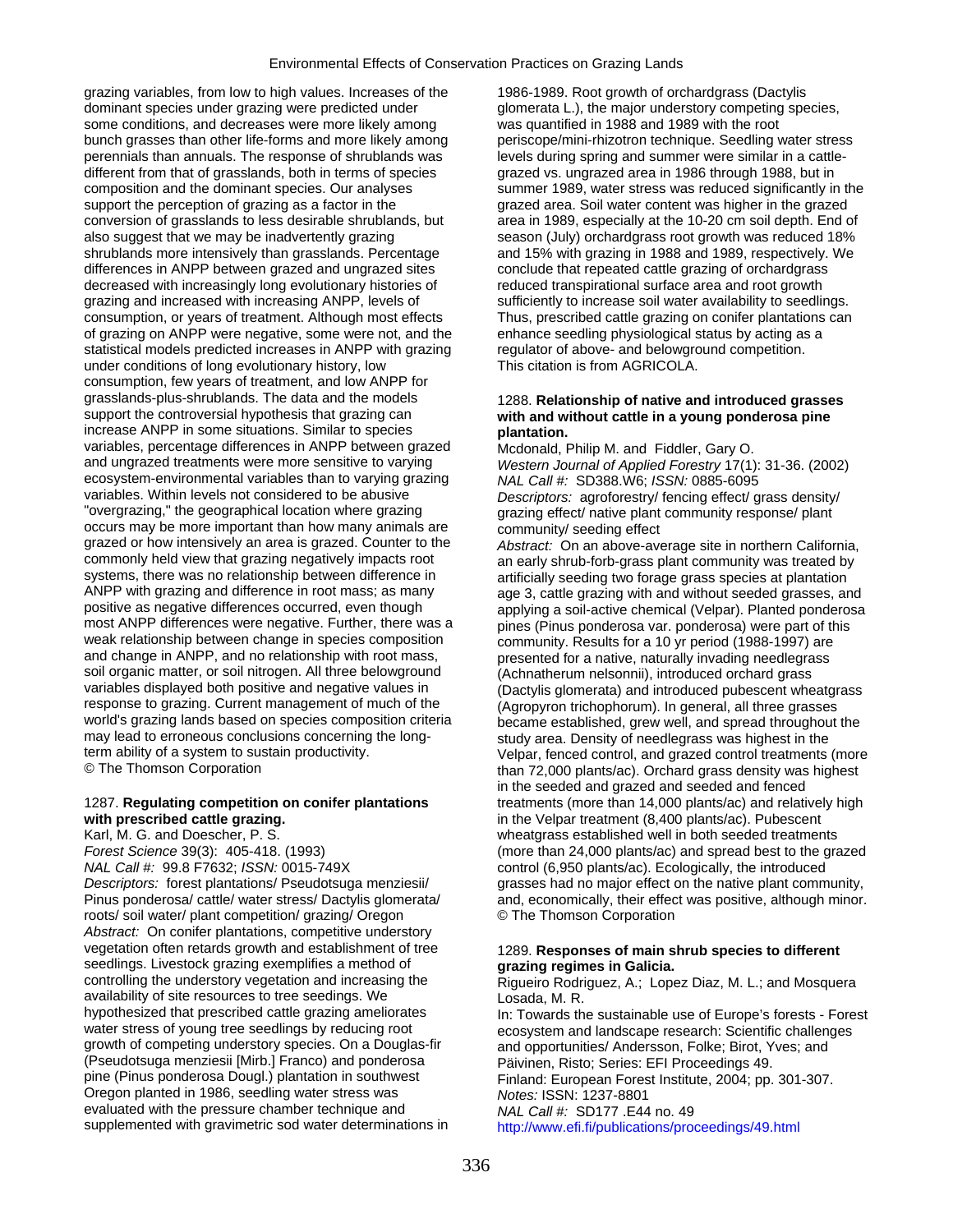*Descriptors:* continuous grazing/ crude protein/ grasslands/ browsing and competition suppression on timber tree grazing/ rotational grazing/ silvopastoral systems/ growth, are needed if grazing is to be widely adopted as a sown grasslands **forest management tool.** Tree diameter and height growth

*Abstract:* The objective of the experiment was to evaluate were measured during 1981-1990 for ungrazed and grazed the effect of two grazing systems (rotational and tree stands in a coastal Oregon Douglas fir (Pseudotsuga continuous) on crude protein and pasture production under menziesii) forest. Grazed stands were intensively used by a a 25-year old plantation of Pinus radiata (800 trees/ha) herded flock of 700-900 sheep for 3-4 days each May and Horse grazing reduces pasture production and therefore August in 1981 and 1982. Understory vegetation the risk of fire. Differences in pasture production between phytomass and its utilization by sheep was evaluated using treatments were not important, which makes a continuous a beftore-and-after technique in 1981 and 1982. Sheep grazing system more recommendable. Species' persistence removed 28% and 64% of new tree lateral branches in depends on the horses' preferences. They preferred gorses 1981 and 1982, respectively. The major effect of browsing, instead of fern or bramble. Differences in pasture protein however, appeared to be removal of terminal leaders which percentages were not important, with the exception of reduced 1990 Douglas fir tree height by 61 cm and Pteridium, which had higher protein content when lamina diameter at breast height (dbh) by 1.9 cm for each terminal

# management: Considerations for monitoring project

In: Monitoring stream and watershed restoration.

*Descriptors:* case studies/ design/ fisheries/ grazing/

Abstract: This paper provides the reader with practical 6% and dbh by<br>1. information on issues of monitoring riparian areas with timber stands. information on issues of monitoring riparian areas, with timber stands.<br>
emphasis on fisheries, First, an overview of considerations CFI (Care Thomson Corporation emphasis on fisheries. First, an overview of considerations in designing a monitoring and evaluation programme (e.g., questions and hypotheses, study design, and duration) and 1293. **Shifting mosaics in grazed woodlands driven by** selecting useful monitoring parameters, is given. Then, the alternation of plant facilitation and competition selecting useful monitoring parameters, is given. Then, **the alternation of plant facilitation and competit**<br>presents three grazing case studies wherein the purpose of Olff, H.; Vera, F. W. M.; Bokdam, J.; Bakker, E. S.; presents three grazing case studies wherein the purpose of the study, problems and issues, methods, and what was Gleichman, J. M.; De Maeyer, K.; and Smit, R. measured and what was learned. Finally, the general *Plant Biology* 1(2): 127-137. (1999) principles from the case studies that should apply for any *NAL Call #:* QK1.P436; *ISSN:* 1435-8603 fencing in riparian areas are synthesized. The state of the synthesized are synthesized. © CAB International/CABI Publishing *Abstract:* Free-ranging large grazers, such as cattle and

*NAL Call #:* SF371.R47; *ISSN:* 1057-1809 **and trees). This variation in vegetation structure is<br>Descriptors: sheep/ grazing intensity/ agroforestry/ brush considered to be important for the conservation of** *Descriptors:* sheep/ grazing intensity/ agroforestry/ brush considered to be important for the conservation of control/ browsing/ coniferous forests/ ecological biodiversity of various plant and animal groups. The control/ browsing/ coniferous forests/ ecological biodiversity of various plant and animal groups. The<br>competition/ liveweight gain/ costs and returns/ grazing/ process of spatial association with unpalatable plants competition/ liveweight gain/ costs and returns/ grazing/ literature reviews (associational resistance) enables palatable plants to

Descriptors: Pseudotsuga menziesii/ Alnus rubra/ timber<br>
industry/ livestock effects/ biological control/ weed control<br>
Abstract: Interest in using livestock as a biological control<br>
agent to suppress unwanted vegetation i

percentage was higher.<br>
© CAB International/CABI Publishing extending the state of grazed-plantation trees in 1981 and 1982, respectively. of grazed-plantation trees in 1981 and 1982, respectively. Grazing proved very effective in reducing red alder (Alnus 1290. **Riparian restoration through grazing** rubra) establishment and growth. Total tree basal area in **effectiveness.** However, alder trees contributed over 45% of the tree basal Medina, A. L.; Rinne, J. N.; and Roni, P. area present on ungrazed stands compared to only 19% on<br>In: Monitoring stream and watershed restoration. The stands of grazed stands. Vegetation control by sheep, without Bethesda, USA: American Fisheries Society, 2005; associated browsing of terminal leaders, increased 1990 pp. 97-126. Douglas fir height by 16% and dbh by 34%. The net effect Notes: ISBN: 1888569638<br> *Notes:* ISBN: 1888569638<br> *Descriptors:* case studies/ design/ fisheries/ grazing/ together with the positive effects of reduced competing monitoring/ riparian vegetation<br>Abstract: This paper provides the reader with practical 6% and dbh by 22% on grazed compared to ungrazed

Descriptors: cyclical successional competition/ woodlands:

horses, are increasingly reintroduced to former agricultural 1291. **Sheep as a silvicultural management tool in** areas in Western Europe in order to restore natural and **temperature conifer forest.**  $\overline{a}$  **diverse habitats.** In this review we outline mechanisms by Sharrow, S. H. which large grazers induce and maintain structural diversity *Sheep Research Journal*: 97-104. (1994) in the vegetation (mosaics of grasslands, shrub thickets This citation is from AGRICOLA. establish in grasslands maintained by large grazers. In this way, short unattractive (thorny, low quality or toxic) species 1292. Sheep grazing effects on coastal douglas fir<br>
forest growth: A ten-year perspective.<br>
Sharrow, S. H.; Leininger, W. C.; and Osman, K. A.<br>
Forest Ecology and Management 50(1-2): 75-84. (1992)<br>
NAL Call #: SD1.F73; ISS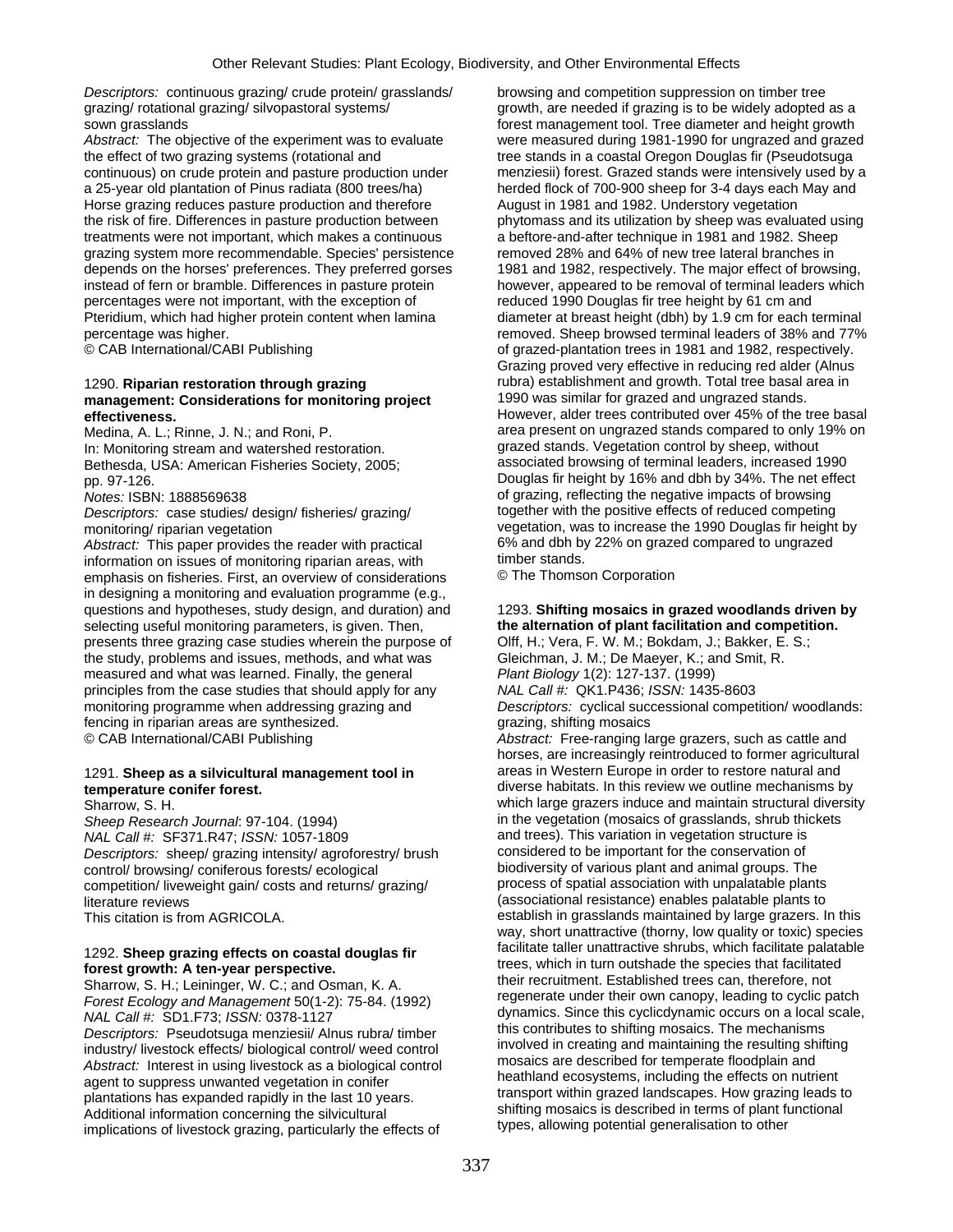ecosystems. The resulting interaction web of grasses, exampled and examined in 519, the resulting interaction web of grasses,  $m = 1$ unpalatable forbs and shrubs, palatable light-demanding 0.09 ha quadrats in grazed pastures and remnant grassy trees and shade-tolerant trees is discussed, and was found forests and woodlands in southern Australia. Sheep grazing to contain various interesting direct and indirect effects. The was the primary land use and sites varied widely in grazing key process contributing to spatial diversity in vegetation frequency and density, tree cover and phosphorus fertiliser structure is the alternation of positive (facilitation) history. Using an information theoretic approach the interactions between plant species at one life cycle stage, and available data provides strong evidence that the effect of and competitive displacement at another stage. Grazing grazing on total species richness varies according to thus causes directional successional sequences to change available phosphorus and tree cover. Intermittent grazing to shifting mosaics. The implications of this theory for and no grazing were associated with high total and native nature conservation are discussed, including the relevant plant richness, but only at low phosphorus concentrations. management problems, possible choices and practical Phosphorus was strongly negatively correlated with solutions. We conclude that the theoretical framework richness, particularly at low grazing frequency. Total outlined in this review provides helpful insights when coping species richness was positively correlated with tree cover with nature conservation issues in temperate woodland except under frequent grazing at high stocking rates, habitats. Suggesting that heavy grazing eliminates spatial and habitats.

## dune forest ground vegetation to livestock grazing.

*African Journal of Ecology* 39(4): 329-339. (2001)

*Abstract:* We investigated the responses of the ground importance of the grazed and cleared matrix for the venetition in a 17-vear-old coastal dune forest plant<br>conservation of native plant species, this benefit may be vegetation in a 17-year-old coastal dune forest plant conservation of native plant species, this benefit may be<br>community to four levels of experimentally applied livestock limited in landscapes where intensive grazing man community to four levels of experimentally applied livestock limited in landscapes where intensive grazing mana<br>The systems dominate. Strong evidence for interactions or azing the understanding the university of the system grazing (three grazing levels and one ungrazed control) systems dominate. Strong evidence for interactions<br>from May 1994 to March 1996. The effects of grazing were shetween grazing, phosphorus and tree cover suggest that from May 1994 to March 1996. The effects of grazing were apparently subordinate to site-specific intrinsic vegetation failure to consider other land use practices associated with<br>change and there were some indications that rainfall grazing management systems could lead to errone change and there were some indications that rainfall grazing management systems could lead to erroneous<br>interacted with grazing level. Grazing had some apparent conclusions regarding vegetation responses to livestock interacted with grazing level. Grazing had some apparent conclusions regarding vegetation responses to live but<br>
thut no significant effects on plant species composition grazing © 2005 Elsevier Ltd. All rights reserved. but no significant effects on plant species composition, grazing. © 2005 Elsevier Ltd. All rights reserved.<br>Significantly affected plant species richness over time and © 2006 Elsevier B.V. All rights reserved. significantly affected plant species richness over time, and significantly increased the range of species richness and vegetation cover values as well as the relative abundance 1296. **Subsoiling and grazing effects on growth of**  and numbers of plant species with erect growth forms. **nitrogen-fixing species.** Vegetation cover changed significantly over time,  $J$ gava Sharpe, B.; Everett, R.; Zabowski, D.; and Radek, K. independently of grazing. Our results point to two important, In: Proceedings of a symposium on sustaining rangeland easily measured mechanisms for the conservation ecosystems. (Held 29 Aug 1994-31 Aug 1994 at Eastern management of coastal dune forests-the interaction of Cregon State College, La Grande, Oregon.) Edge, W. D. disturbance type with plant growth form and the increase of and Olsen-Edge, S. L. (eds.); Vol. Special Report 953. disturbance type with plant growth form and the increase of variation in community structural variables under Corvallis, Ore.: Oregon State University Extension Service; disturbance. These mechanisms, although they potentially pp. 201-205; 1996. have wide application and predictive power, have not been *NAL Call #:* 100 Or3M no.953 studied adequately. *Descriptors:* revegetation/ logging effects/ inceptisols/

# effects of livestock grazing on plant species richness<br>in Australian grassy woodland.

Dorrough, J.; Moxham, C.; Turner, V.; and Sutter, G. logging tracks at 1707 m altitude in Okanogan National<br>Biological Conservation 130(3): 394-405 (2006) Forest, Washington State were compared on a loamy-*Biological Conservation* 130(3): 394-405. (2006) *Descriptors: fertilizer/ grassland/ herbivory/ productivity/* soil nutrients/ species diversity/ tree clearing and broadcast sowing of Trifolium hybridum, Medicago understorey plant communities are predicted to vary along compaction was unaffected by the treatments. Subsoiling gradients of resources and tree cover. In temperate increased root penetration but not root numbers. Trifolium<br>Australia livestock management has involved phosphorus hybridum grew the most roots and they extended deeper Australia livestock management has involved phosphorus addition and tree removal but little research has examined how the effects of grazing on plant species richness may vary with these management regimes. Patterns of

© The Thomson Corporation temporal heterogeneity imposed by trees. Native plant species richness was negatively correlated with a history of 1294. **Short-term responses of rehabilitating coastal** cultivation, positively correlated with tree cover and varied Wassenaar, Theo D. and Van Aarde, Rudi J. Frequent high density grazing, particularly when associated Minister and Territorian African Journal of Feology 39(4): 329-339. (2001) *NAL Call #:* 409.6 Ea7; *ISSN:* 0141-6707 *I* associated with the persistence of very few native plant *Descriptors:* coastal dune forest ground vegetation/ species. In contrast, the richness of exotic plant species grazing/ rainfall/ rehabilitation/ species richness/ was relatively invariant and performance of the best model vegetation cover<br>
vegetation cover<br>
Abstract: We investigated the responses of the ground<br>
Mostract: We investigated the responses of the ground<br>
importance of the grazed and cleared matrix for the

© The Thomson Corporation Grazing method is a grazing forest management is subposted systems of the systems of the systems of the systems of the systems of the systems of the systems of the systems of the systems of the sy reclamation/ disturbed land/ soil compaction/ establishment/ 1295. **Soil phosphorus and tree cover modify the trees/ cultivation/ subsoiling/ site preparation/ nitrogen fixing effects of livestock grazing on plant species richness trees/ nitrogen fixation/ Lupinus albicaulis** 

Abstract: Three methods for alleviating compaction on logging tracks at 1707 m altitude in Okanogan National *NAL Call #:* S900.B5; *ISSN:* 0006-3207 skeletal mixed andic cryochrepts. The soil was subsoiled or<br>Descriptors: fertilizer/ grassland/ herbivory/ productivity/ not subsoiled, grazing was excluded or allowed to continue *Abstract:* The effects of grazing on the richness of lupulina, Lupinus albicaulis or Alnus sinuata took place. Soil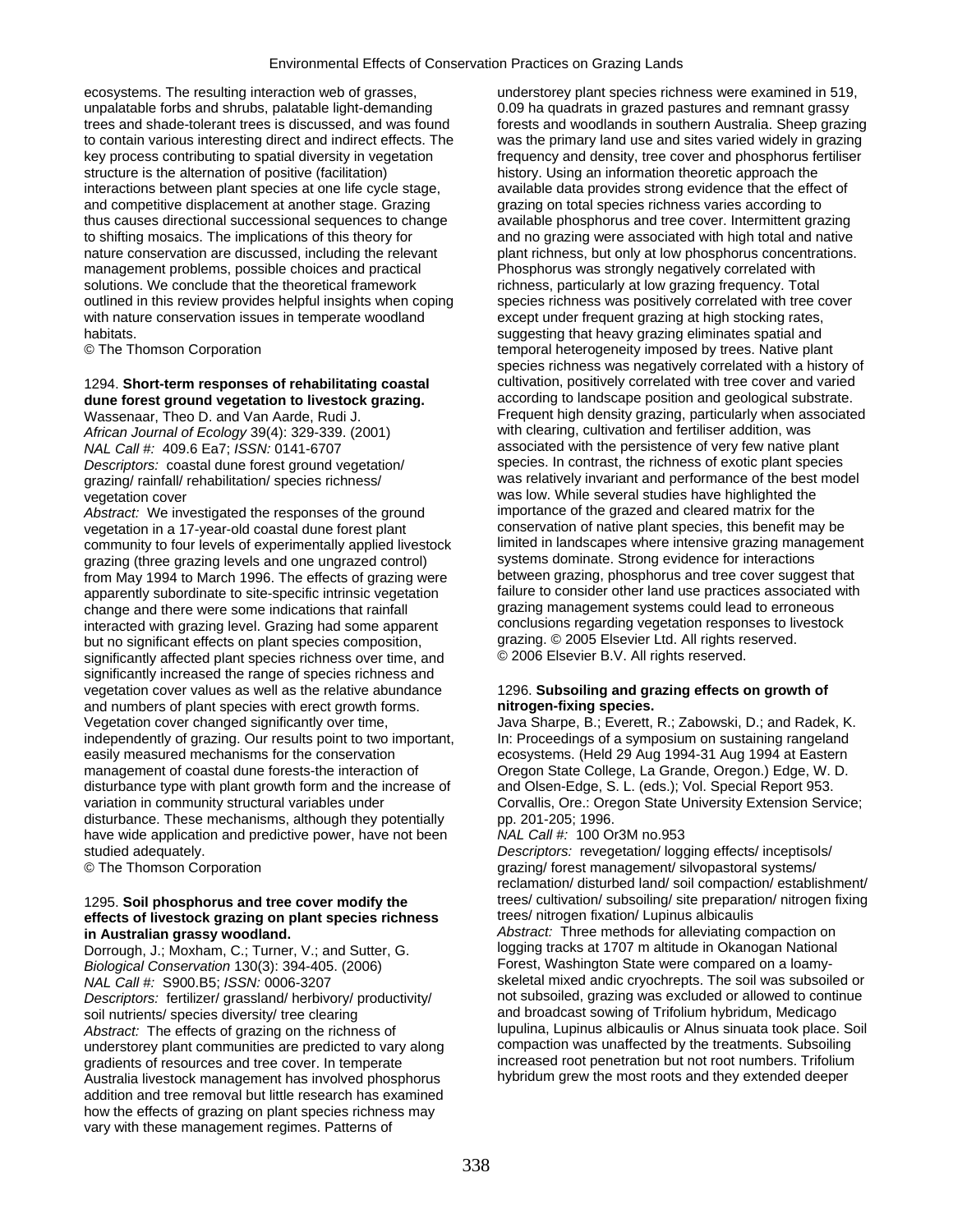into the soil profile than the other species. L. albicaulis apparent between the two and also, within the ungrazed growth was variable, A. sinuata did not germinate until the site, over time. While in the grazed plot no regeneration 2nd year and M. lupulina was unsuited to the area.<br>
© CAB International/CABI Publishing example area. Scots pine, Douglas fir and holly had occurred in the

## methods to increase herbage on grazed and protected **longleaf pine ranges.**  $\overline{a}$  **in the set of the set of ground flora, with species resistant to grazing more**

*Journal of Range Management* 34(6): 494-497. (1981)<br>NAL Call #: 60.18 J82; ISSN: 0022-409X http://jrm.library.arizona.edu/data/1981/346/13wolt.pdf

Experimental Forest in Louisiana's Kisatchie National Forest. These plots had been established in the early **1301.** Vegetative trends in a young conifer plantation **1960s** Mensurational data was gathered on 28 trees from **after 10 years of grazing by sheep.** 1960s. Mensurational data was gathered on 28 trees from **after 10 years of grazing by sheep.**  grazed sites and another 28 from ungrazed plots. Multimated McDonald, P. M. and Fiddler, G. O.<br>Increment cores were also taken from these trees. Malbany, Calif.: Pacific Southwest Research Station; Increment cores were also taken from these trees. Albany, Calif.: Pacific Southwest Research Statistical analyses showed no effect attributable to grazing Research Paper PSW-RP-215 , 1993. 13 p. Statistical analyses showed no effect attributable to grazing Research Paper PSW-RP-2<br>Son any of the variables measured: tree height tree Network MAL Call #: A99.9 F7652P on any of the variables measured: tree height, tree *NAL Call #:* A99.9 F7652P diameter at breast height, tree grade, growth rate, amount *Descriptors:* forest plantations/ Pinus ponderosa/ e<br>of latewood, unextracted specific gravity, or tracheid length, sheep/ seedlings/ seedling growth/ mortality/ of latewood, unextracted specific gravity, or tracheid length. This citation is from Treesearch. competition/ grasses/ shrubs/ grazing/ California

## 1299. **The use of sheep in forest vegetation**

*Frda Report* 251: 67-74. (Sept. 1996) *NAL Call #:* SD14.B7F7; *ISSN:* 0835-0752 Doescher, P. S.; Tesch, S. D.; and Drewien, W. E.<br>Descriptors: forests/ sheep/ predation/ plant communities/ Northwest Science 63(5): 232-240. (1989) *Descriptors:* forests/ sheep/ predation/ plant communities/ *Northwest Science* 63(5): 232-240. (1989) weeds/ grasses/ weed control/ Epilobium angustifolium/ *NAL Call #:* 470 N81; *ISSN:* 0029-344X Poaceae/ Populus tremuloides/ Salix/ Valeriana/ seedlings/ *Descriptors:* Pseudotsuga menziesii/ Pinus ponc<br>//wildlife/ plant competition/ feeding preferences/ grazing/ stomatal conductance/ predawn xylem potential wildlife/ plant competition/ feeding preferences/ grazing/ diameter/ literature reviews/ British Columbia competition/ soil moisture/ resource management/<br>This citation is from AGRICOLA This citation is from AGRICOLA.

within an area of heavily grazed deciduous woodland in the<br>
New Forest, Hampshire. In one, a constant grazing<br>
pressure was maintained (at c. 1 fallow deer ha-1); the<br>
other was kept free of all large herbivores. The veget

Scots pine, Douglas fir and holly had occurred in the ungrazed plot by 1969; by 1985, with closure of the canopy, 1297. **Timber thinning and prescribed burning as** establishment had virtually ceased. Clear differences were Wolters, G. L.<br>
Journal of Range Management 34(6): 494-497. (1981) **abundant in the grazed plot and with many graze-sensitive**<br>
or palatable species absent in that plot becoming reestablished in the ungrazed area. Analysis of the three-<br>dimensional profile of the vegetation also showed clear This citation is from AGRICOLA. **differences in vertical distribution in the two plots. Surveys** were undertaken in 1983-84 and in 1985 of the small 1298. Tree/wood quality in slash pine following<br>
longterm cattle grazing.<br>
Cutter, B. E.; Hunt, K.; and Haywood, J. D.<br>
Agroforestry Systems 44: 305-312. (1999)<br>
MAL Call #: SD387 .M8A3; ISSN: 0167-4366<br>
MAL Call #: SD387 [http://www.srs.fs.usda.gov/pubs/ja/ja\\_cutter01.pdf](http://www.srs.fs.usda.gov/pubs/ja/ja_cutter01.pdf) discussed. Even after 22 years, the vegetation of the Descriptors: growth rate/ Pinus elliottii/ specific gravity/<br>
Descriptors: growth rate/ Pinus elliottii/ specific gra

This citation is from AGRICOLA.

## **management.** 1302. **Water relations and growth of conifer seedlings**  Newsome, T. **During three years of cattle grazing on a southwest** during three years of cattle grazing on a southwest **Free Report 251: 67-74.** (Sept. 1996)

*Abstract:* Cattle grazing, beginning one year after planting, 1300. Vegetational and faunal changes in an area of<br> **heavily grazed woodland following relief of grazing.**<br>
Putman, R. J.; Edwards, P. J.; Mann, J. C. E.; How, R. C.;<br>
and Hill, S. D.<br>
Biological Conservation 47(1): 13-32 NAL Call #: S900.B5; ISSN: 0006-3207<br>
Descriptors: birch/ beech/ oak/ scots pine/ douglass fir/<br>
holly/ herbivore conservation<br>
Abstract: Two 5.6 ha inclosures were established in 1963<br>
within an area of heavily grazed dec